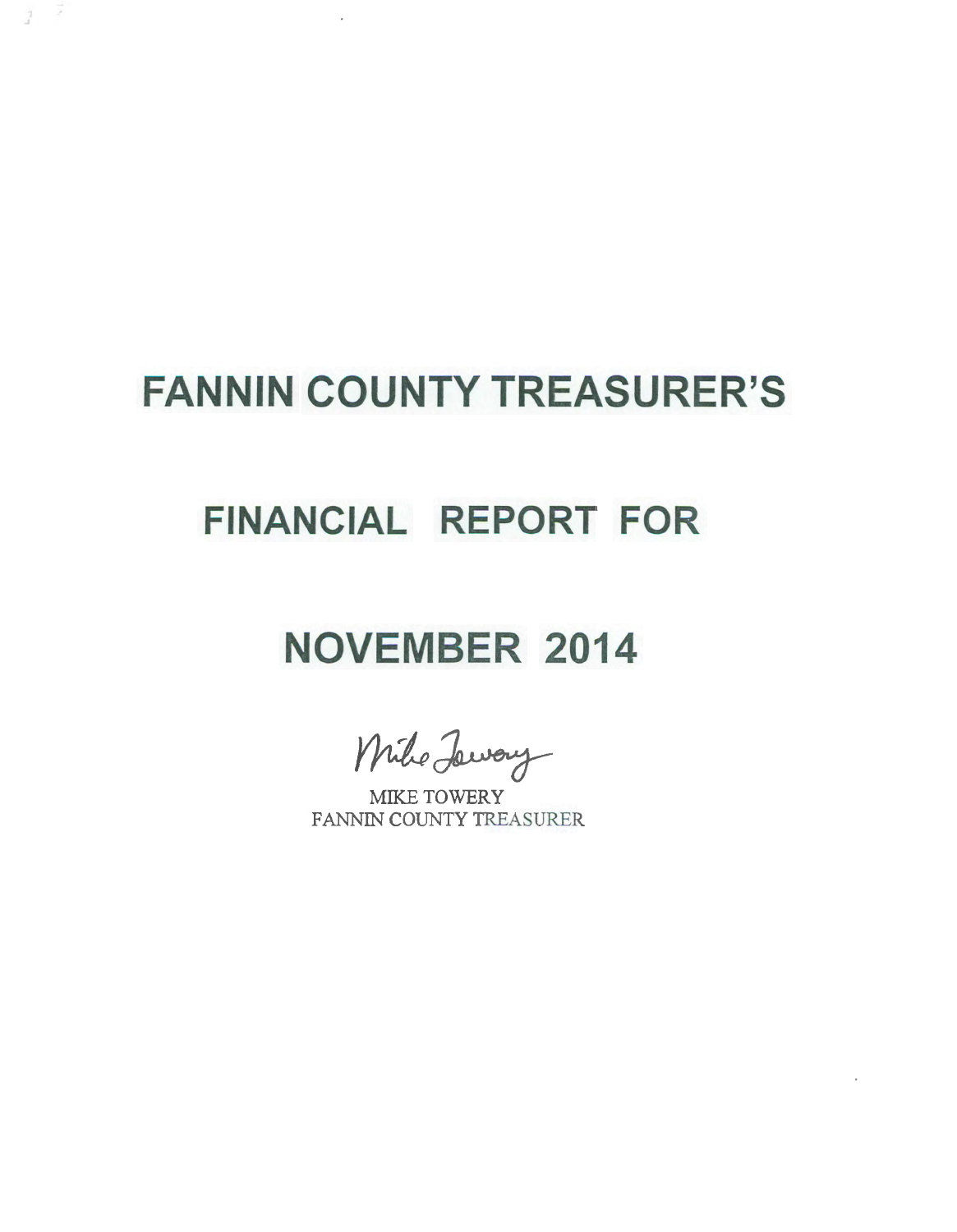| 12/04/2014<br><b>TIME:09:19 AM</b> | <b>RECEIPT FILE LISTING</b>                                                                                                                                                                                                                                                                                                                                                                                                                                                                                                                                                                                                                                                                                                                                              |                                                                                                                                                                                                                                                                                                                                                                                                                                                                                                                                                                                                                                                                                                                                                                                                                                                                                                                   | PAGE 1<br>PREPARER: 0007                                                                                        |
|------------------------------------|--------------------------------------------------------------------------------------------------------------------------------------------------------------------------------------------------------------------------------------------------------------------------------------------------------------------------------------------------------------------------------------------------------------------------------------------------------------------------------------------------------------------------------------------------------------------------------------------------------------------------------------------------------------------------------------------------------------------------------------------------------------------------|-------------------------------------------------------------------------------------------------------------------------------------------------------------------------------------------------------------------------------------------------------------------------------------------------------------------------------------------------------------------------------------------------------------------------------------------------------------------------------------------------------------------------------------------------------------------------------------------------------------------------------------------------------------------------------------------------------------------------------------------------------------------------------------------------------------------------------------------------------------------------------------------------------------------|-----------------------------------------------------------------------------------------------------------------|
| RECEIPT<br>----------              | RECEIVED POSTED<br>S RECEIVED FROM                                                                                                                                                                                                                                                                                                                                                                                                                                                                                                                                                                                                                                                                                                                                       | NO DESCRIPTION                                                                                                                                                                                                                                                                                                                                                                                                                                                                                                                                                                                                                                                                                                                                                                                                                                                                                                    | <b>AMOUNT</b>                                                                                                   |
|                                    | 0000150095 P COPTROLLER-JUDICIARY 11-03-2014 11-03-2014 01 witness fee-Milbrodt&Sanders<br>BANK:36-103-136 D. A. FEE CASH ACCT.<br>BANK: 10-103-100 GENERAL-COMBINED FUNDS CHECKING                                                                                                                                                                                                                                                                                                                                                                                                                                                                                                                                                                                      | INCOME: 36-475-490 MISCELLANEOUS<br>02 witness fee-Milbrodt&Sanders<br>INCOME: 10-370-130 REFUNDS & MISCELLANEOUS<br>TOTAL RECEIPT AMOUNT ----->                                                                                                                                                                                                                                                                                                                                                                                                                                                                                                                                                                                                                                                                                                                                                                  | 48.00<br>2,140.35<br>2,188.35                                                                                   |
|                                    | 0000150096 P COMPTROLLER- JUDICIARY 11-03-2014 11-03-2014 01 WITNESS FEE - MOHR<br>BANK: 36-103-136 D. A. FEE CASH ACCT.<br>BANK:10-103-100 GENERAL-COMBINED FUNDS CHECKING                                                                                                                                                                                                                                                                                                                                                                                                                                                                                                                                                                                              | INCOME: 36-475-490 MISCELLANEOUS<br>02 WITNESS FEE - MOHR<br>INCOME:10-370-130 REFUNDS & MISCELLANEOUS<br>TOTAL RECEIPT AMOUNT ----->                                                                                                                                                                                                                                                                                                                                                                                                                                                                                                                                                                                                                                                                                                                                                                             | 48.00<br>930.15<br>978.15                                                                                       |
|                                    | 0000150097 P D.A. TRUST FUND<br>BANK:10-103-100 GENERAL-COMBINED FUNDS CHECKING<br>BANK: 10-103-100 GENERAL-COMBINED FUNDS CHECKING                                                                                                                                                                                                                                                                                                                                                                                                                                                                                                                                                                                                                                      | INCOME: 10-340-475 DISTRICT ATTORNEY FEES<br><b>02 POSTAL EXPENSES</b><br>INCOME: 10-475-311 POSTAL EXPENSES<br>TOTAL RECEIPT AMOUNT ----->                                                                                                                                                                                                                                                                                                                                                                                                                                                                                                                                                                                                                                                                                                                                                                       | 33.48<br>45,00<br>78.48                                                                                         |
|                                    | 0000150098 P D.A. TRUST FUND 11-03-2014 11-03-2014 01 DISTRICT ATTORNEY FEES<br>BANK:36-103-136 D. A. FEE CASH ACCT.                                                                                                                                                                                                                                                                                                                                                                                                                                                                                                                                                                                                                                                     | INCOME: 36-340-475 DISTRICT ATTORNEY FEES<br>TOTAL RECEIPT AMOUNT ----->                                                                                                                                                                                                                                                                                                                                                                                                                                                                                                                                                                                                                                                                                                                                                                                                                                          | 240.54<br>240.54                                                                                                |
|                                    | 0000150099 P F.C. SURETY BAIL BOND TRUST 11-03-2014 11-03-2014 01 10% COMM.ON SURETY BAIL BOND FEE<br>BANK: 10-103-100 GENERAL-COMBINED FUNDS CHECKING<br>BANK: 10-103-100 GENERAL-COMBINED FUNDS CHECKING                                                                                                                                                                                                                                                                                                                                                                                                                                                                                                                                                               | INCOME:10-352-100 10% COMM.ON SURETY BAIL BOND FEE<br>02 COURT COSTS/ARREST FEES<br>INCOME:10-409-489 COURT COSTS/ARREST FEES<br>TOTAL RECEIPT AMOUNT ----->                                                                                                                                                                                                                                                                                                                                                                                                                                                                                                                                                                                                                                                                                                                                                      | 270,00<br>2,430.00<br>2,700.00                                                                                  |
| 0000150100 P LEGEND BANK           | BANK: 10-103-100 GENERAL-COMBINED FUNDS CHECKING<br>BANK:11-103-100 C.H. SECURITY-COMBINED FUNDS CKING<br>BANK: 12-103-100 CO.CLK.VITAL STAT.-COMB.FUNDS CKING<br>BANK:18-103-100 CO.CLK.REC.MNGMT.-COMB.FUNDS CKING<br>BANK:19-103-100 DIST.CLK.REC.MNGMT-COMB.FUNDS CKING<br>BANK: 20-103-100 CO.OFF.REC.MNGMT-COMB. FUNDS CKING<br>BANK:21-103-100 R&B#1-COMBINED FUNDS CHECKING<br>BANK:22-103-100 R&B#2- COMBINED FUNDS CHECKING<br>BANK: 23-103-100 R&B#3-COMBINED FUNDS CHECKING<br>BANK:24-103-100 R&B#4- COMBINED FUNDS CHECKING<br>BANK:26-103-100 J.P.#1 JUST.CT.TECH-COMB.FUND CKING<br>BANK:27-103-100 J.P.#2 JUST.CT.TECH-COMB.FUND CKING<br>BANK: 28-103-100 J.P.#3 JUST.CT. TECH-COMB. FUND CKING<br>BANK:34-103-100 DISTRICT CT.REC.ARCHIVE COMB.FUND C | INCOME: 10-360-100 INTEREST EARNINGS<br><b>02 INTEREST EARNINGS</b><br>INCOME:11-360-100 INTEREST EARNINGS<br><b>03 INTEREST EARNINGS</b><br>INCOME: 12-360-100 INTEREST EARNINGS<br>04 INTEREST EARNINGS<br>INCOME: 18-360-100 INTEREST EARNINGS<br>05 INTEREST EARNINGS<br>INCOME: 19-360-100 INTEREST EARNINGS<br>06 INTEREST EARNINGS<br>INCOME: 20-360-100 INTEREST EARNINGS<br>07 INTEREST EARNINGS<br>INCOME: 21-360-100 INTEREST EARNINGS<br><b>08 INTEREST EARNINGS</b><br>INCOME: 22-360-100 INTEREST EARNINGS<br>09 INTEREST EARNINGS<br>INCOME: 23-360-100 INTEREST EARNINGS<br>10 INTEREST EARNING<br>INCOME: 24-360-100 INTEREST EARNING<br>11 INTEREST EARNINGS<br>INCOME: 26-360-100 INTEREST EARNINGS<br>12 INTEREST EARNINGS<br>INCOME: 27-360-100 INTEREST EARNINGS<br>13 INTEREST EARNINGS<br>INCOME:28-360-100 INTEREST EARNINGS<br>14 INTEREST INCOME<br>INCOME: 34-360-100 INTEREST INCOME | 265.07<br>6.62<br>0.70<br>2.64<br>0.57<br>4.35<br>9.37<br>8.73<br>14.89<br>5.59<br>2.98<br>0.77<br>0.30<br>0.84 |

 $\epsilon$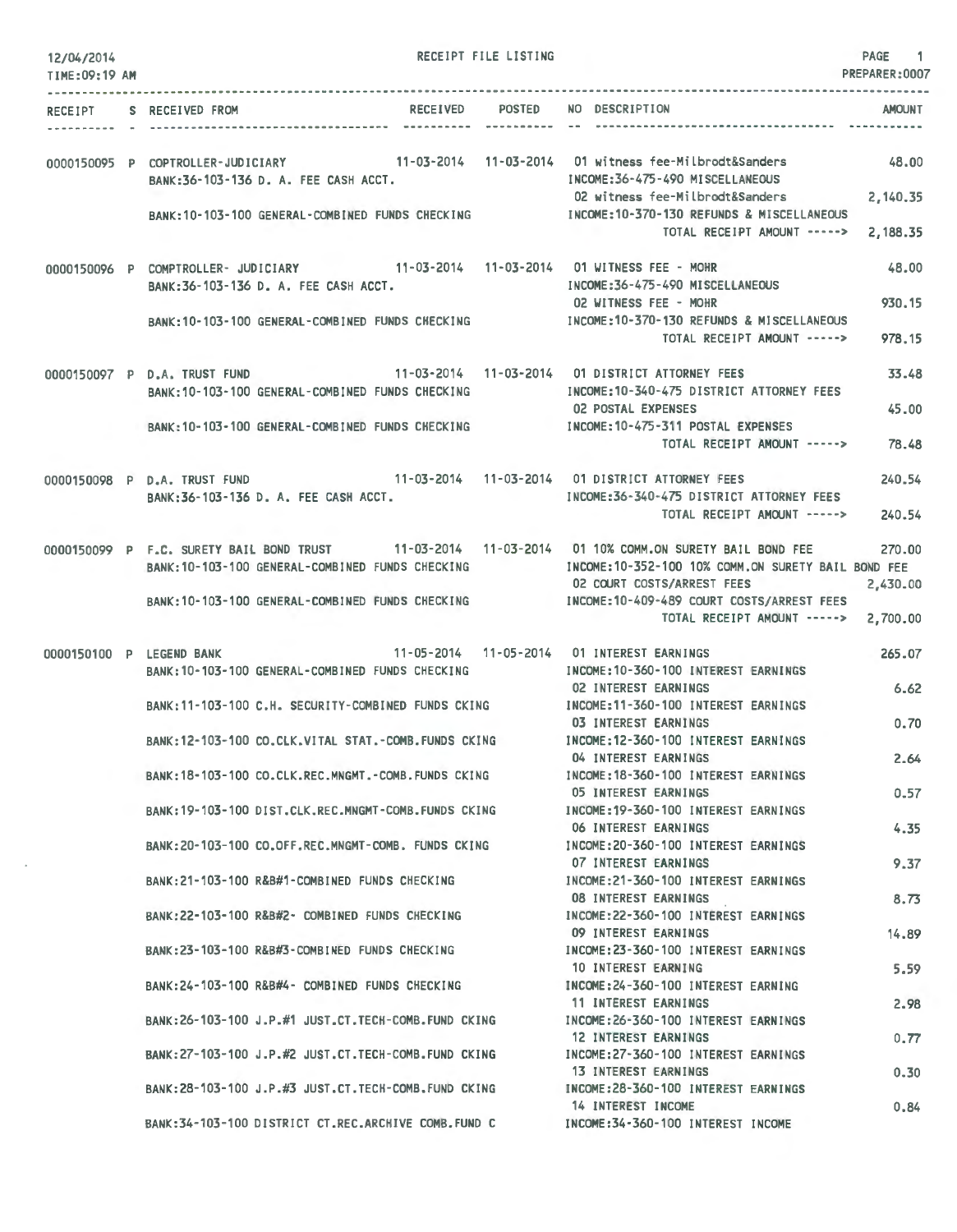#### 12/04/2014

### TIME:09:19 AM

#### RECEIPT FILE LISTING

|            | RECEIPT S RECEIVED FROM                                                     | <b>POSTED</b><br>RECEIVED | NO DESCRIPTION                                                                                               | <b>AMOUNT</b> |
|------------|-----------------------------------------------------------------------------|---------------------------|--------------------------------------------------------------------------------------------------------------|---------------|
| 0000150100 | Continued                                                                   |                           | 15 INTEREST EARNINGS                                                                                         | 6.06          |
|            |                                                                             |                           | BANK:35-103-100 LAW LIBRARY-COMBINED FUND CHECKING MODE:35-360-100 INTEREST EARNINGS<br>16 INTEREST EARNINGS | 0.03          |
|            | BANK:38-103-100 IHC CO-OP GIN-COMBINED FUND CKING                           |                           | INCOME:38-360-100 INTEREST EARNINGS                                                                          |               |
|            |                                                                             |                           | 17 INTEREST EARNINGS                                                                                         | 0.64          |
|            | BANK:39-103-100 IHC B.R. COOPER-COMB.FUND CHECKING                          |                           | INCOME:39-360-100 INTEREST EARNINGS                                                                          |               |
|            |                                                                             |                           | 18 INTEREST EARNINGS                                                                                         | 1,51          |
|            | BANK:52-103-100 COURT RECORDS PRESERVATION-COMB.FUN                         |                           | INCOME:52-360-100 INTEREST EARNINGS<br><b>19 INTEREST EARNINGS</b>                                           | 1,27          |
|            | BANK:59-103-100 DRUG COURT-COMBINED FUNDS                                   |                           | INCOME: 59-360-100 INTEREST EARNINGS                                                                         |               |
|            |                                                                             |                           | <b>20 INTEREST EARNINGS</b>                                                                                  | 1.51          |
|            | BANK: 70-103-100 RIGHT OF WAY-COMBINED FUND CHECKING                        |                           | INCOME: 70-360-100 INTEREST EARNINGS                                                                         |               |
|            |                                                                             |                           | 21 INTEREST EARNINGS                                                                                         | 0.17          |
|            | BANK: 92-103-100 STATZER-COMBINED FUNDS CHECKING                            |                           | INCOME: 92-360-100 INTEREST EARNINGS                                                                         |               |
|            |                                                                             |                           | 22 INTEREST EARNINGS                                                                                         | 0.02          |
|            | BANK: 36-103-136 D. A. FEE CASH ACCT.                                       |                           | INCOME: 36-360-100 INTEREST EARNINGS<br>23 INTEREST EARNINGS-SEIZURE FUND                                    | 0.12          |
|            | BANK: 36-103-236 D.A. FEE SEIZURE FUND                                      |                           | INCOME:36-360-236 INTEREST EARNINGS-SEIZURE FUND                                                             |               |
|            |                                                                             |                           | 24 INTEREST EARNINGS                                                                                         | 0.05          |
|            | BANK: 37-103-137 CASH-CONTRABAND SEIZURE                                    |                           | INCOME: 37-360-100 INTEREST EARNINGS                                                                         |               |
|            |                                                                             |                           | 25 INTEREST EARNINGS                                                                                         | 0.01          |
|            | BANK:55-103-155 F.C. LAW ENFORCEMENT EDUCATION                              |                           | INCOME: 55-360-100 INTEREST EARNINGS                                                                         |               |
|            |                                                                             |                           | <b>26 INTEREST EARNINGS</b>                                                                                  | 0.32          |
|            | BANK:56-103-156 CASH-F C SHERIFF FORFEITURE                                 |                           | INCOME: 56-360-100 INTEREST EARNINGS                                                                         |               |
|            | BANK: 89-103-992 CASH-INTEREST INCOME                                       |                           | 27 INTEREST INCOME<br>INCOME:89-360-189 INTEREST INCOME                                                      | 0.48          |
|            |                                                                             |                           | <b>28 INTEREST EARNINGS</b>                                                                                  | 1.32          |
|            | BANK: 10-100-100 PAYROLL                                                    |                           | INCOME: 10-360-100 INTEREST EARNINGS                                                                         |               |
|            |                                                                             |                           | 29 INTEREST EARNINGS                                                                                         | 0.01          |
|            | BANK: 21-100-100 PAYROLL                                                    |                           | INCOME: 21-360-100 INTEREST EARNINGS                                                                         |               |
|            |                                                                             |                           | <b>30 INTEREST EARNINGS</b>                                                                                  | 0.01          |
|            | BANK: 22-100-100 PAYROLL                                                    |                           | INCOME: 22-360-100 INTEREST EARNINGS                                                                         |               |
|            |                                                                             |                           | 31 INTEREST EARNINGS                                                                                         | 0.01          |
|            | BANK: 23-100-100 PAYROLL                                                    |                           | INCOME: 23-360-100 INTEREST EARNINGS                                                                         |               |
|            | BANK: 24-100-100 PAYROLL                                                    |                           | 32 INTEREST EARNING<br>INCOME: 24-360-100 INTEREST EARNING                                                   | 0.01          |
|            |                                                                             |                           | TOTAL RECEIPT AMOUNT -----> 336.97                                                                           |               |
|            |                                                                             |                           |                                                                                                              |               |
|            | 0000150101 P F.C. APPRAISAL DISTRICT 11-06-2014 11-06-2014 01 CURRENT TAXES |                           |                                                                                                              | 78,380.07     |
|            | BANK: 10-103-100 GENERAL-COMBINED FUNDS CHECKING                            |                           | INCOME: 10-310-110 CURRENT TAXES<br>02 G.F.A.B.P. CURRENT TAXES                                              |               |
|            | AND IS IST ISS SEVERAL SOURING FURN SUPPLYING.                              |                           |                                                                                                              | 83.22         |

|                                                  | 02 G.F.A.B.P. CURRENT TAXES         | 83.22     |
|--------------------------------------------------|-------------------------------------|-----------|
| BANK: 10-103-100 GENERAL-COMBINED FUNDS CHECKING | INCOME: 10-310-110 CURRENT TAXES    |           |
|                                                  | 03 TAX CERTIFICATES                 | 5.00      |
| BANK: 10-103-100 GENERAL-COMBINED FUNDS CHECKING | INCOME: 10-321-901 TAX CERTIFICATES |           |
|                                                  | 04 CURRENT TAXES                    | 3,987.93  |
| BANK: 21-103-100 R&B#1-COMBINED FUNDS CHECKING   | INCOME:21-310-110 CURRENT TAXES     |           |
|                                                  | <b>05 CURRENT TAXES</b>             | 4,272.66  |
| BANK: 22-103-100 R&B#2- COMBINED FUNDS CHECKING  | INCOME: 22-310-110 CURRENT TAXES    |           |
|                                                  | 06 CURRENT TAXES                    | 6,456.14  |
| BANK: 23-103-100 R&B#3-COMBINED FUNDS CHECKING   | INCOME: 23-310-110 CURRENT TAXES    |           |
|                                                  | <b>07 CURRENT TAXES</b>             | 3,418.49  |
| BANK: 24-103-100 R&B#4- COMBINED FUNDS CHECKING  | INCOME: 24-310-110 CURRENT TAXES    |           |
|                                                  | <b>08 DELINQUENT TAXES</b>          | 15,711.80 |
| BANK: 10-103-100 GENERAL-COMBINED FUNDS CHECKING | INCOME: 10-310-120 DELINQUENT TAXES |           |
|                                                  | 09 DELINQUENT TAXES                 | 799.41    |
| BANK:21-103-100 R&B#1-COMBINED FUNDS CHECKING    | INCOME:21-310-120 DELINQUENT TAXES  |           |
|                                                  |                                     |           |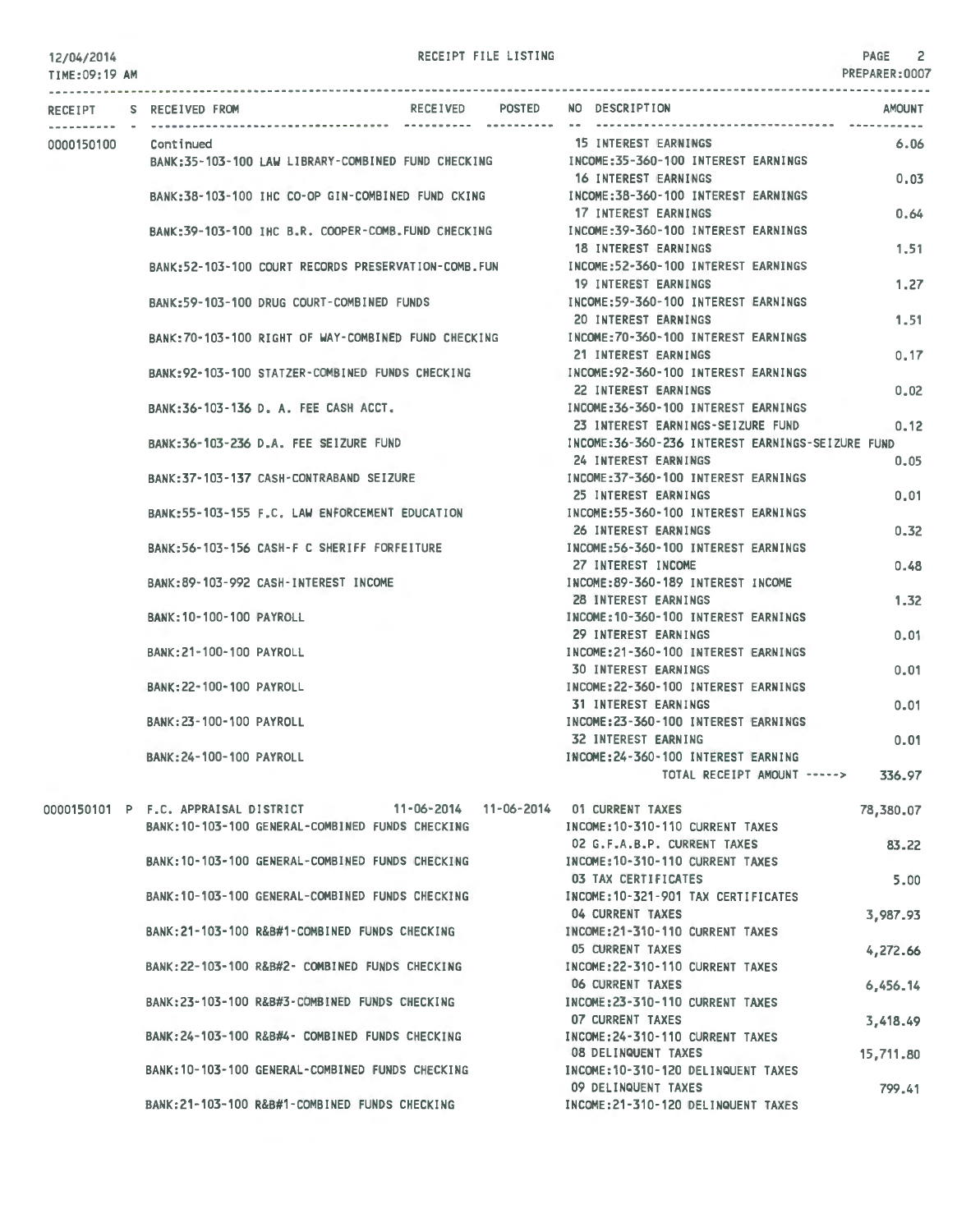| 12/04/2014<br>TIME: 09:19 AM |                                                                                                                                                 | RECEIPT FILE LISTING | 3<br>PAGE<br>PREPARER: 000<br>--------------------------------------                                   |
|------------------------------|-------------------------------------------------------------------------------------------------------------------------------------------------|----------------------|--------------------------------------------------------------------------------------------------------|
|                              | RECEIPT S RECEIVED FROM                                                                                                                         |                      | RECEIVED POSTED NO DESCRIPTION<br><b>AMOUNT</b>                                                        |
|                              | -----------                                                                                                                                     | -----------          | -----------                                                                                            |
| 0000150101                   | Continued<br>BANK:22-103-100 R&B#2- COMBINED FUNDS CHECKING                                                                                     |                      | 10 DELINQUENT TAXES<br>856.48<br>INCOME:22-310-120 DELINQUENT TAXES<br>11 DELINQUENT TAXES<br>1,294.18 |
|                              | BANK:23-103-100 R&B#3-COMBINED FUNDS CHECKING                                                                                                   |                      | INCOME:23-310-120 DELINQUENT TAXES                                                                     |
|                              | BANK:24-103-100 R&B#4- COMBINED FUNDS CHECKING                                                                                                  |                      | 12 DELINQUENT TAXES<br>685.26<br>INCOME:24-310-120 DELINQUENT TAXES                                    |
|                              |                                                                                                                                                 |                      | TOTAL RECEIPT AMOUNT -----> 115,950.64                                                                 |
|                              | 0000150102 P F.C. BOND SUPERVISOR<br>BANK: 10-103-100 GENERAL-COMBINED FUNDS CHECKING                                                           |                      | 1,080.00<br>INCOME:10-340-573 BOND SUPERVISION FEES                                                    |
|                              |                                                                                                                                                 |                      | TOTAL RECEIPT AMOUNT -----><br>1,080.00                                                                |
|                              | 11-07-2014 11-07-2014 01 CULVERT<br>0000150103 P COLBY EDWARDS                                                                                  |                      | 159.50                                                                                                 |
|                              | BANK:21-103-100 R&B#1-COMBINED FUNDS CHECKING                                                                                                   |                      | INCOME:21-370-145 REIMBURSEMENT OF MATERIALS<br>TOTAL RECEIPT AMOUNT -----><br>159.50                  |
|                              | 0000150104 P GRAYSON COUNTY TREASURER 11-07-2014 11-07-2014 01 CIVIL PROCESS-SHERIFF                                                            |                      | 70.00                                                                                                  |
|                              | BANK: 10-103-100 GENERAL-COMBINED FUNDS CHECKING                                                                                                |                      | INCOME:10-340-560 SHERIFF FEES<br>TOTAL RECEIPT AMOUNT -----><br>70,00                                 |
|                              | 0000150105 P SECRETARY OF STATE 11-07-2014 11-07-2014 01 CHAPTER 19 FUNDS-FLOWERS                                                               |                      | 431,92                                                                                                 |
|                              | BANK:45-103-100 CHAPTER 19-COMBINED FUNDS CHECKING                                                                                              |                      | INCOME:45-330-403 CHAPTER 19 FUNDS<br>TOTAL RECEIPT AMOUNT -----><br>431.92                            |
|                              | 0000150106 P COMPTROLLER-STATE FISCAL                                                                                                           |                      | 59,016.33<br>INCOME: 10-318-160 SALES TAX REVENUES                                                     |
|                              | BANK: 10-103-100 GENERAL-COMBINED FUNDS CHECKING                                                                                                |                      | <b>02 SALES TAX REVENUES</b><br>3,001.32                                                               |
|                              | BANK:21-103-100 R&B#1-COMBINED FUNDS CHECKING                                                                                                   |                      | INCOME: 21-318-160 SALES TAX REVENUES<br>03 SALES TAX REVENUES<br>3,219.34                             |
|                              | BANK: 22-103-100 R&B#2- COMBINED FUNDS CHECKING                                                                                                 |                      | INCOME: 22-318-160 SALES TAX REVENUES<br><b>04 SALES TAX REVENUES</b><br>4,854.44                      |
|                              | BANK: 23-103-100 R&B#3-COMBINED FUNDS CHECKING                                                                                                  |                      | INCOME: 23-318-160 SALES TAX REVENUES<br><b>05 SALES TAX REVENUES</b><br>2,579.83                      |
|                              | BANK:24-103-100 R&B#4- COMBINED FUNDS CHECKING                                                                                                  |                      | INCOME: 24-318-160 SALES TAX REVENUES                                                                  |
|                              |                                                                                                                                                 |                      | TOTAL RECEIPT AMOUNT -----> 72,671.26                                                                  |
|                              | 0000150107 P F.C. TAX A/C W/E 10-10-2014 11-07-2014 11-07-2014 01 COMMISSIONS ON CAR REGIST<br>BANK: 10-103-100 GENERAL-COMBINED FUNDS CHECKING |                      | 3.80<br>INCOME: 10-321-200 COMMISSIONS ON CAR REGIST                                                   |
|                              | BANK:21-103-100 R&B#1-COMBINED FUNDS CHECKING                                                                                                   |                      | 02 COUNTY'S ADDITIONAL \$10<br>4.40<br>INCOME:21-321-300 COUNTY'S ADDITIONAL \$10                      |
|                              |                                                                                                                                                 |                      | 03 COUNTY'S ADDITIONAL \$10<br>4.71                                                                    |
|                              | BANK:22-103-100 R&B#2- COMBINED FUNDS CHECKING                                                                                                  |                      | INCOME:22-321-300 COUNTY'S ADDITIONAL \$10<br>04 COUNTY'S ADDITIONAL \$10<br>7.12                      |
|                              | BANK:23-103-100 R&B#3-COMBINED FUNDS CHECKING                                                                                                   |                      | INCOME: 23-321-300 COUNTY'S ADDITIONAL \$10<br>05 COUNTY'S ADDITIONAL \$10<br>3.77                     |
|                              | BANK:24-103-100 R&B#4- COMBINED FUNDS CHECKING                                                                                                  |                      | INCOME:24-321-300 COUNTY'S ADDITIONAL \$10<br>TOTAL RECEIPT AMOUNT -----><br>23.80                     |
|                              | 0000150108 P F.C. TAX A/C -W/ E 10-24-2014 11-07-2014 11-07-2014 01 COMMISSIONS ON CAR REGIST                                                   |                      | 1,597.60                                                                                               |
|                              | BANK: 10-103-100 GENERAL-COMBINED FUNDS CHECKING                                                                                                |                      | INCOME: 10-321-200 COMMISSIONS ON CAR REGIST<br>02 COUNTY'S ADDITIONAL \$10<br>1,147.88                |
|                              | BANK:21-103-100 R&B#1-COMBINED FUNDS CHECKING                                                                                                   |                      | INCOME:21-321-300 COUNTY'S ADDITIONAL \$10<br>03 COUNTY'S ADDITIONAL \$10<br>1,229.83                  |
|                              |                                                                                                                                                 |                      |                                                                                                        |

INCOME:22-321-300 COUNTY'S ADDITIONAL \$10

INCOME:23-321-300 COUNTY'S ADDITIONAL \$1D

04 COUNTY'S ADDITIONAL \$10 1,858.32

BANK:22-103-1DO R&B#2- COMBINED FUNDS CHECKING

 $\bar{ }$ 

BANK:23-103-100 R&B#3-COMBINED FUNDS CHECKING

PT<sub>1</sub>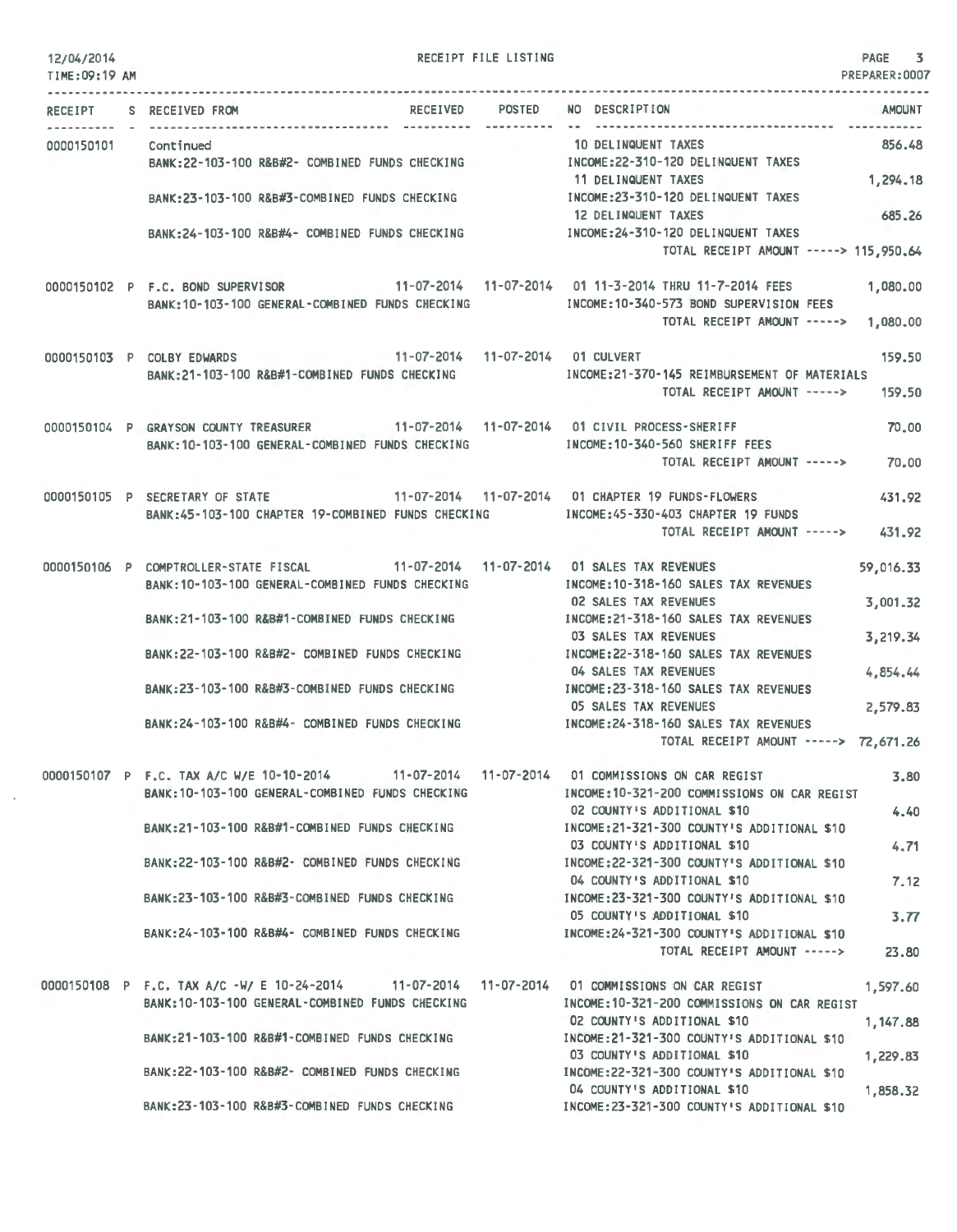RECEIPT FILE LISTING PAGE 4

| TIME:09:19 AM        |                                                                                                                                                  | PREPARER: 0007                                                                                                              |
|----------------------|--------------------------------------------------------------------------------------------------------------------------------------------------|-----------------------------------------------------------------------------------------------------------------------------|
|                      | RECEIPT S RECEIVED FROM                                                                                                                          | RECEIVED POSTED NO DESCRIPTION<br>AMOUNT                                                                                    |
| 0000150108 Continued | BANK:24-103-100 R&B#4- COMBINED FUNDS CHECKING THE THOME:24-321-300 COUNTY'S ADDITIONAL \$10                                                     | 05 COUNTY'S ADDITIONAL \$10<br>983.97<br>TOTAL RECEIPT AMOUNT -----> 6,817.60                                               |
|                      | 0000150109 P F.C. TAX A/C -W/E 10-17-2014 11-07-2014 11-07-2014 01 COMMISSIONS ON CAR REGIST<br>BANK: 10-103-100 GENERAL-COMBINED FUNDS CHECKING | 28.50<br>INCOME: 10-321-200 COMMISSIONS ON CAR REGIST                                                                       |
|                      | BANK:21-103-100 R&B#1-COMBINED FUNDS CHECKING                                                                                                    | 02 COUNTY'S ADDITIONAL \$10<br>32.99<br>INCOME: 21-321-300 COUNTY'S ADDITIONAL \$10                                         |
|                      | BANK:22-103-100 R&B#2- COMBINED FUNDS CHECKING                                                                                                   | 03 COUNTY'S ADDITIONAL \$10<br>35.34<br>INCOME:22-321-300 COUNTY'S ADDITIONAL \$10                                          |
|                      | BANK:23-103-100 R&B#3-COMBINED FUNDS CHECKING                                                                                                    | 04 COUNTY'S ADDITIONAL \$10<br>53,39<br>INCOME: 23-321-300 COUNTY'S ADDITIONAL \$10<br>05 COUNTY'S ADDITIONAL \$10<br>28.28 |
|                      | BANK:24-103-100 R&B#4- COMBINED FUNDS CHECKING                                                                                                   | INCOME:24-321-300 COUNTY'S ADDITIONAL \$10<br>TOTAL RECEIPT AMOUNT -----><br>178.50                                         |
|                      | 0000150110 P F.C. TAX A/C -W.E 10-24-2014 11-07-2014 11-07-2014 01 COMMISSIONS ON CAR REGIST<br>BANK: 10-103-100 GENERAL-COMBINED FUNDS CHECKING | 1.90<br>INCOME: 10-321-200 COMMISSIONS ON CAR REGIST                                                                        |
|                      | BANK: 21-103-100 R&B#1-COMBINED FUNDS CHECKING                                                                                                   | 02 COUNTY'S ADDITIONAL \$10<br>2.20<br>INCOME: 21-321-300 COUNTY'S ADDITIONAL \$10                                          |
|                      | BANK:22-103-100 R&B#2- COMBINED FUNDS CHECKING                                                                                                   | 03 COUNTY'S ADDITIONAL \$10<br>2.36<br>INCOME: 22-321-300 COUNTY'S ADDITIONAL \$10                                          |
|                      | BANK:23-103-100 R&B#3-COMBINED FUNDS CHECKING                                                                                                    | 04 COUNTY'S ADDITIONAL \$10<br>3.55<br>INCOME:23-321-300 COUNTY'S ADDITIONAL \$10                                           |
|                      | BANK:24-103-100 R&B#4- COMBINED FUNDS CHECKING                                                                                                   | 05 COUNTY'S ADDITIONAL \$10<br>1.89<br>INCOME: 24-321-300 COUNTY'S ADDITIONAL \$10                                          |
|                      | 0000150111 P F.C.TAX A/C - W/E 10-31-2014 11-07-2014 11-07-2014 01 COMMISSIONS ON CAR REGIST                                                     | TOTAL RECEIPT AMOUNT -----><br>11.90<br>1,856.80                                                                            |
|                      | BANK: 10-103-100 GENERAL-COMBINED FUNDS CHECKING                                                                                                 | INCOME:10-321-200 COMMISSIONS ON CAR REGIST<br>02 COUNTY'S ADDITIONAL \$10<br>1,512.91                                      |
|                      | BANK:21-103-100 R&B#1-COMBINED FUNDS CHECKING                                                                                                    | INCOME:21-321-300 COUNTY'S ADDITIONAL \$10<br>03 COUNTY'S ADDITIONAL \$10<br>1,620.93                                       |
|                      | BANK:22-103-100 R&B#2- COMBINED FUNDS CHECKING                                                                                                   | INCOME:22-321-300 COUNTY'S ADDITIONAL \$10<br>04 COUNTY'S ADDITIONAL \$10<br>2,449.28                                       |
|                      | BANK: 23-103-100 R&B#3-COMBINED FUNDS CHECKING                                                                                                   | INCOME:23-321-300 COUNTY'S ADDITIONAL \$10<br>05 COUNTY'S ADDITIONAL \$10<br>1,296.88                                       |
|                      | BANK:24-103-100 R&B#4- COMBINED FUNDS CHECKING                                                                                                   | INCOME: 24-321-300 COUNTY'S ADDITIONAL \$10<br>TOTAL RECEIPT AMOUNT -----><br>8,736.80                                      |
|                      | 0000150112 P F.C. TAX A/C -W/E 10-31-2014 11-07-2014 11-07-2014 01 COMMISSION ON CAR TITLES<br>BANK:10-103-100 GENERAL-COMBINED FUNDS CHECKING   | 940.00<br>INCOME:10-321-250 COMMISSION ON CAR TITLES                                                                        |
|                      |                                                                                                                                                  | TOTAL RECEIPT AMOUNT -----><br>940.00                                                                                       |
|                      | 0000150113 P F.C. TAX A/C -TPW-OCT 2014 11-07-2014 11-07-2014 01 TPW BOAT REG./TITLES<br>BANK: 10-103-100 GENERAL-COMBINED FUNDS CHECKING        | 194.77<br>INCOME:10-321-400 TPW BOAT REG./TITLES<br>194.77<br>TOTAL RECEIPT AMOUNT ----->                                   |
|                      | 0000150114 P F.C. ENVIRONMENTAL DEVELOPMENT 11-07-2014 11-07-2014 01 OCT. 2014 -INSPECTIONS & PERMITS                                            | 6,915.02                                                                                                                    |
|                      | BANK: 10-103-100 GENERAL-COMBINED FUNDS CHECKING                                                                                                 | INCOME:10-320-300 SEWAGE PERMITS/INSPECTIONS<br>TOTAL RECEIPT AMOUNT -----> 6,915.02                                        |
|                      | 0000150115 P STAVIS CROSSLAND                                                                                                                    | 21.26                                                                                                                       |
|                      | BANK: 95-100-100 PAYROLL CASH<br>BANK:95-100-100 PAYROLL CASH                                                                                    | INCOME: 95-370-130 REFUNDS & MISCELLANEOUS<br>02 DEC. '14 COBRA<br>21.26<br>INCOME: 95-370-130 REFUNDS & MISCELLANEOUS      |
|                      |                                                                                                                                                  | TOTAL RECEIPT AMOUNT -----><br>42.52                                                                                        |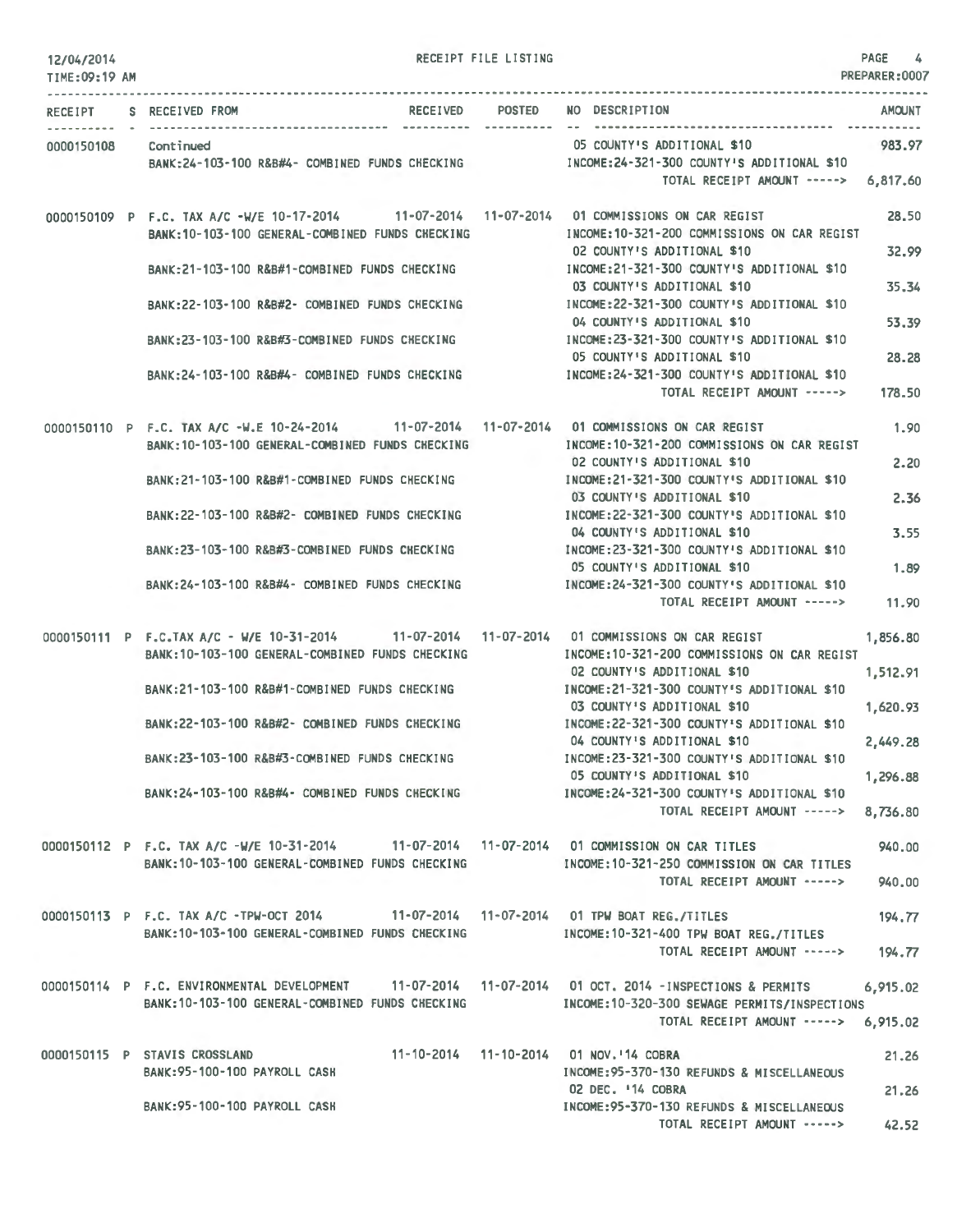| 12/04/2014<br>TIME: 09:19 AM | RECEIPT FILE LISTING                                                                                                                                                                                                      | <b>PAGE</b><br>5.<br>PREPARER: 0007 |
|------------------------------|---------------------------------------------------------------------------------------------------------------------------------------------------------------------------------------------------------------------------|-------------------------------------|
|                              | RECEIVED POSTED NO DESCRIPTION<br>RECEIPT S RECEIVED FROM                                                                                                                                                                 | <b>AMOUNT</b>                       |
|                              | 0000150116 P PAUL LESTER RECYCLING 11-10-2014 11-10-2014 01 REFUNDS & MISCELLANEOUS<br>BANK:23-103-100 R&B#3-COMBINED FUNDS CHECKING<br>INCOME: 23-370-130 REFUNDS & MISCELLANEOUS<br>TOTAL RECEIPT AMOUNT ----->         | 291.45<br>291.45                    |
|                              | 0000150117 P OAKWOOD CEMETERY ASSOC. 11-10-2014 11-10-2014 01 3 LOADS OF GRAVEL<br>INCOME:23-370-145 REIMBURSEMENT OF MATERIALS<br>BANK: 23-103-100 R&B#3-COMBINED FUNDS CHECKING<br>TOTAL RECEIPT AMOUNT ----->          | 277.80<br>277.80                    |
|                              | 11-12-2014  11-12-2014  01 RESTITUTION # 19729-ARNOLD<br>0000150118 P FANNIN COUNTY CSCD<br>INCOME: 10-370-130 REFUNDS & MISCELLANEOUS<br>BANK: 10-103-100 GENERAL-COMBINED FUNDS CHECKING<br>TOTAL RECEIPT AMOUNT -----> | 32.45<br>32.45                      |
|                              | 0000150119 P HEALTH & HUMAN SERVICES   11-12-2014 11-12-2014 01 JULY - AUG. 2014<br>BANK: 10-103-100 GENERAL-COMBINED FUNDS CHECKING<br>INCOME: 10-370-147 UTILITIES REIMBURSEMENT<br>TOTAL RECEIPT AMOUNT ----->         | 1,177.88<br>1,177,88                |
|                              | 0000150120 P HEALTH & HUMAN SERVICES   11-12-2014 11-12-2014 01 AUG. - SEPT. 2014<br>BANK: 10-103-100 GENERAL-COMBINED FUNDS CHECKING<br>INCOME:10-370-147 UTILITIES REIMBURSEMENT<br>TOTAL RECEIPT AMOUNT ----->         | 1,199.08<br>1,199,08                |
| 0000150121 P COUNTY CLERK    | 11-12-2014  11-12-2014  01 SHARKEY-LAB.-CASE # 45902<br>BANK:36-103-136 D. A. FEE CASH ACCT.<br>INCOME: 36-370-130 REFUNDS & MISCELLANEOUS<br>TOTAL RECEIPT AMOUNT ----->                                                 | 140.00<br>140.00                    |
|                              | 11-12-2014  11-12-2014  01 BLOOD DRAWS<br>0000150122 P FANNIN COUNTY CSCD<br>BANK:36-103-136 D. A. FEE CASH ACCT.<br>INCOME: 36-370-130 REFUNDS & MISCELLANEOUS<br>TOTAL RECEIPT AMOUNT ----->                            | 159.75<br>159.75                    |
| 0000150123 P CITY OF ECTOR   | 11-12-2014 11-12-2014 01 Cobra Insurance-Garrison-Nov.2014<br>BANK: 95-100-100 PAYROLL CASH<br>INCOME: 95-370-130 REFUNDS & MISCELLANEOUS<br>TOTAL RECEIPT AMOUNT ----->                                                  | 1,012.60<br>1,012.60                |
| 0000150124 P GERALD CHAFFIN  | 11-13-2014  11-13-2014  01 2 CULVERTS & BANDS<br>BANK: 23-103-100 R&B#3-COMBINED FUNDS CHECKING<br>INCOME:23-370-145 REIMBURSEMENT OF MATERIALS<br>TOTAL RECEIPT AMOUNT ----->                                            | 651.00<br>651.00                    |
|                              | 0000150125 P J.P. # 1- SEPT. 2014 -REPORT 11-13-2014 11-13-2014 01 COURT COSTS/ARREST FEES<br>BANK: 10-103-100 GENERAL-COMBINED FUNDS CHECKING<br>INCOME: 10-318-130 COURT COSTS/ARREST FEES                              | 8,574.02                            |
|                              | <b>02 SHERIFF FEES</b><br>BANK: 10-103-100 GENERAL-COMBINED FUNDS CHECKING<br>INCOME: 10-340-560 SHERIFF FEES                                                                                                             | 188.83                              |
|                              | 03 J. P. #1 FINES<br>BANK: 10-103-100 GENERAL-COMBINED FUNDS CHECKING<br>INCOME: 10-350-455 J. P. #1 FINES<br>04 JUDICIAL SUPP.FEE(60 CENTS)                                                                              | 1,655.95<br>61.96                   |
|                              | BANK: 10-103-100 GENERAL-COMBINED FUNDS CHECKING<br>INCOME:10-370-166 JUDICIAL SUPP.FEE(60 CENTS)<br>05 JUROR REIMB.FEE                                                                                                   | 413.07                              |
|                              | BANK: 10-103-100 GENERAL-COMBINED FUNDS CHECKING<br>INCOME: 10-370-167 JUROR REIMB.FEE<br>06 J. P. #1 FEES                                                                                                                | 2,170.08                            |
|                              | BANK: 10-103-100 GENERAL-COMBINED FUNDS CHECKING<br>INCOME:10-340-455 J. P. #1 FEES<br><b>07 CONSTABLE FEES</b>                                                                                                           | 360.00                              |
|                              | BANK: 10-103-100 GENERAL-COMBINED FUNDS CHECKING<br>INCOME: 10-340-550 CONSTABLE FEES<br><b>08 INTEREST EARNINGS</b><br>BANK:10-103-100 GENERAL-COMBINED FUNDS CHECKING<br>INCOME: 10-360-100 INTEREST EARNINGS           | 0.32                                |
|                              | 09 JUSTICE OF PEACE FEES<br>BANK:11-103-100 C.H. SECURITY-COMBINED FUNDS CKING<br>INCOME: 11-340-651 JUSTICE OF PEACE FEES                                                                                                | 309.81                              |
|                              | 10 JUSTICE CT.BLDG.SEC.FEE<br>BANK: 14-103-100 JUST.CT.BLDG.SEC.-COMB.FUNDS CKING<br>INCOME: 14-370-168 JUSTICE CT.BLDG.SEC.FEE                                                                                           | 103.25                              |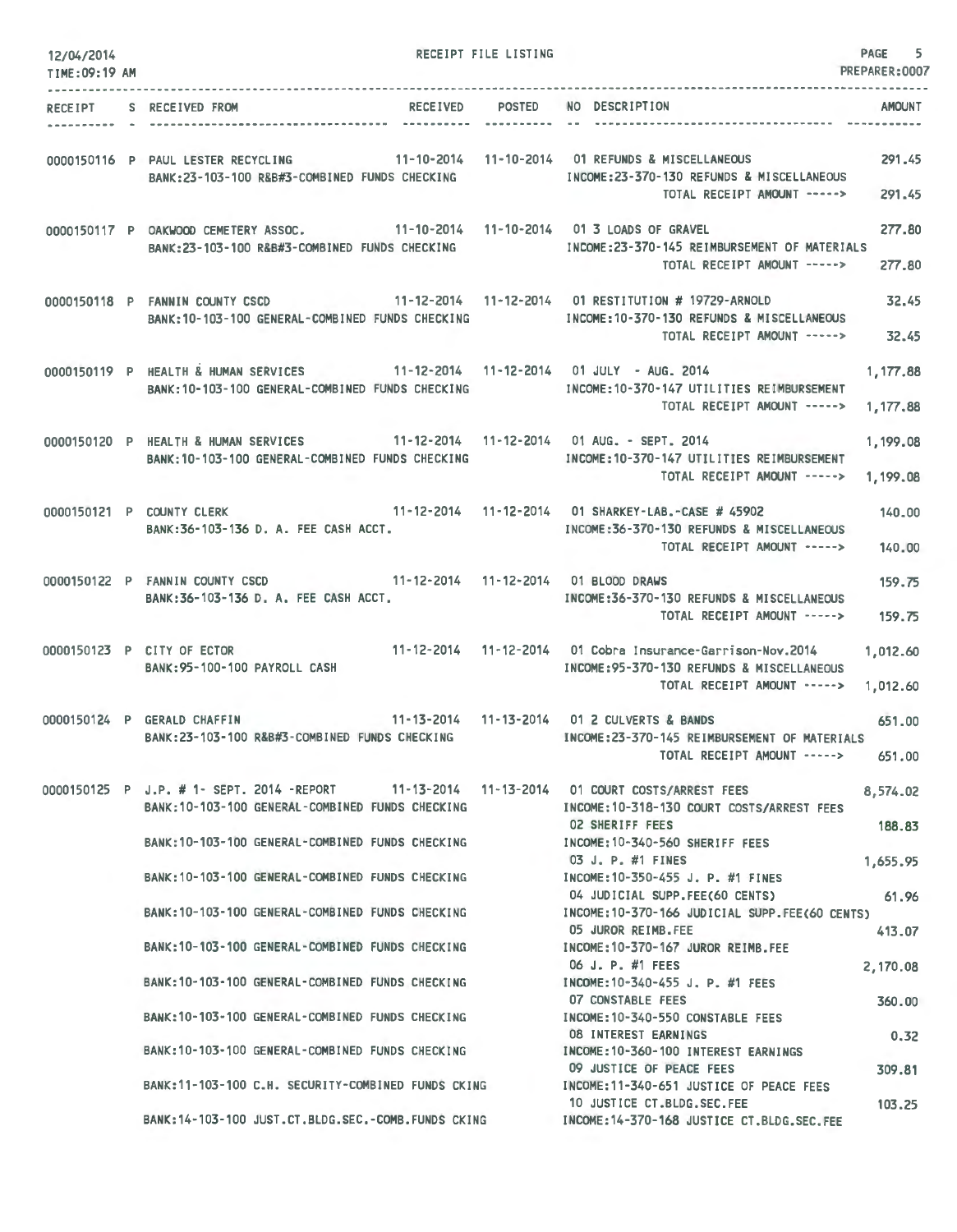| 12/04/2014           |  |
|----------------------|--|
| <b>TIME:09:19 AM</b> |  |

RECEIPT FILE LISTING

PAGE 6 PREPARER:0007

|                      | RECEIPT S RECEIVED FROM                                                                                                                              |  | RECEIVED POSTED NO DESCRIPTION<br>--------------------------------------                      | AMOUNT               |
|----------------------|------------------------------------------------------------------------------------------------------------------------------------------------------|--|-----------------------------------------------------------------------------------------------|----------------------|
|                      | 0000150125 Continued<br>BANK:26-103-100 J.P.#1 JUST.CT.TECH-COMB.FUND CKING                                                                          |  | 11 J.P.#1 TECHNOLOGY FEES<br>INCOME:26-370-455 J.P.#1 TECHNOLOGY FEES                         | 413.08               |
|                      | BANK:21-103-100 R&B#1-COMBINED FUNDS CHECKING                                                                                                        |  | 12 J. P. $\#$ 1 FINES<br>INCOME:21-350-455 J. P. #1 FINES                                     | 1,007.58             |
|                      | BANK:22-103-100 R&B#2- COMBINED FUNDS CHECKING                                                                                                       |  | 13 J. P. #1 FINES<br>INCOME:22-350-455 J. P. #1 FINES                                         | 1,079.52             |
|                      | BANK:23-103-100 R&B#3-COMBINED FUNDS CHECKING                                                                                                        |  | $14$ J. P. $#1$ FINES<br>INCOME:23-350-455 J. P. #1 FINES                                     | 1,631.19             |
|                      | BANK:24-103-100 R&B#4- COMBINED FUNDS CHECKING                                                                                                       |  | 15 J. P. $\#1$ FINES<br>INCOME: 24-350-455 J. P. #1 FINES                                     | 863.71               |
|                      |                                                                                                                                                      |  | TOTAL RECEIPT AMOUNT -----> 18,832.37                                                         |                      |
|                      | 0000150126 P Office of Court Administration 11-13-2014 11-13-2014 01 INDIGENT DEFENSE GRANT-4th Q<br>BANK:10-103-100 GENERAL-COMBINED FUNDS CHECKING |  | INCOME: 10-330-437 INDIGENT DEFENSE GRANT<br>TOTAL RECEIPT AMOUNT ----->                      | 9,810.50<br>9,810.50 |
|                      | 0000150127 P Texas Dept of Criminal Justice 11-13-2014 11-13-2014 01 STATE REIMB.OFFENDER TRANSPORT                                                  |  |                                                                                               | 3,253.85             |
|                      | BANK: 10-103-100 GENERAL-COMBINED FUNDS CHECKING                                                                                                     |  | INCOME:10-370-562 STATE REIMB.OFFENDER TRANSPORT<br>TOTAL RECEIPT AMOUNT -----> 3,253.85      |                      |
|                      | 0000150128 P THE AMERICAN BOTTLING CO. 11-13-2014 11-13-2014 01 DR. PEPPER COMMISSION<br>BANK: 10-103-100 GENERAL-COMBINED FUNDS CHECKING            |  | INCOME:10-370-510 DR. PEPPER COMMISSION                                                       | 60,00                |
|                      |                                                                                                                                                      |  | TOTAL RECEIPT AMOUNT ----->                                                                   | 60.00                |
| 0000150129 P US bank | BANK: 10-103-100 GENERAL-COMBINED FUNDS CHECKING                                                                                                     |  | 11-13-2014 11-13-2014 01 SEPTEMBER 2014 PAYMENT<br>INCOME: 10-319-553 INMATE PER DIEM PAYMENT | 29,077.50            |
|                      |                                                                                                                                                      |  | TOTAL RECEIPT AMOUNT -----> 29,077.50                                                         |                      |
|                      | 0000150130 P F.C. APPRAISAL DISTRICT 11-13-2014 11-13-2014 01 CURRENT TAXES<br>BANK: 10-103-100 GENERAL-COMBINED FUNDS CHECKING                      |  | INCOME: 10-310-110 CURRENT TAXES                                                              | 104, 137.21          |
|                      | BANK: 10-103-100 GENERAL-COMBINED FUNDS CHECKING                                                                                                     |  | 02 G.F.A.B.P. CURRENT TAXES<br>INCOME: 10-310-110 CURRENT TAXES                               | 578.12               |
|                      | BANK: 21-103-100 R&B#1-COMBINED FUNDS CHECKING                                                                                                       |  | 03 CURRENT TAXES<br>INCOME: 21-310-110 CURRENT TAXES                                          | 5,298.44             |
|                      | BANK:22-103-100 R&B#2- COMBINED FUNDS CHECKING                                                                                                       |  | <b>04 CURRENT TAXES</b><br>INCOME: 22-310-110 CURRENT TAXES                                   | 5,676.73             |
|                      | BANK:23-103-100 R&B#3-COMBINED FUNDS CHECKING                                                                                                        |  | 05 CURRENT TAXES<br>INCOME: 23-310-110 CURRENT TAXES                                          | 8,577.75             |
|                      | BANK:24-103-100 R&B#4- COMBINED FUNDS CHECKING                                                                                                       |  | 06 CURRENT TAXES<br>INCOME: 24-310-110 CURRENT TAXES                                          | 4,541.87             |
|                      | BANK: 10-103-100 GENERAL-COMBINED FUNDS CHECKING                                                                                                     |  | 07 DELINQUENT TAXES<br>INCOME: 10-310-120 DELINQUENT TAXES                                    | 2,318.64             |
|                      | BANK:21-103-100 R&B#1-COMBINED FUNDS CHECKING                                                                                                        |  | 08 DELINQUENT TAXES<br>INCOME:21-310-120 DELINQUENT TAXES                                     | 117.97               |
|                      | BANK: 22-103-100 R&B#2- COMBINED FUNDS CHECKING                                                                                                      |  | 09 DELINQUENT TAXES<br>INCOME: 22-310-120 DELINQUENT TAXES                                    | 126.39               |
|                      | BANK:23-103-100 R&B#3-COMBINED FUNDS CHECKING                                                                                                        |  | 10 DELINQUENT TAXES<br>INCOME: 23-310-120 DELINQUENT TAXES                                    | 190.99               |
|                      | BANK:24-103-100 R&B#4- COMBINED FUNDS CHECKING                                                                                                       |  | 11 DELINQUENT TAXES<br>INCOME: 24-310-120 DELINQUENT TAXES                                    | 101,13               |
|                      |                                                                                                                                                      |  | TOTAL RECEIPT AMOUNT -----> 131,665.24                                                        |                      |
|                      | 0000150131 P F.C. JUVENILE PROBATION 11-13-2014 11-13-2014 01 COUNSELING FEES # 2028<br>BANK:89-103-489 CASH-TJJD-N                                  |  | INCOME:89-578-414 NON-RESIDENTIAL                                                             | 10.00                |
|                      |                                                                                                                                                      |  | TOTAL RECEIPT AMOUNT ----->                                                                   | 10,00                |
|                      | 0000150132 P F.C JUVENILE PROBATION 11-13-2014 11-13-2014 01 DEFERRED PROSECUTION #2095<br>BANK:87-103-187 CASH-JUVENILE PROBATION                   |  | INCOME:87-340-575 JUVENILE PROBATION FEES                                                     | 40.00                |
|                      |                                                                                                                                                      |  | TOTAL RECEIPT AMOUNT ----->                                                                   | 40.00                |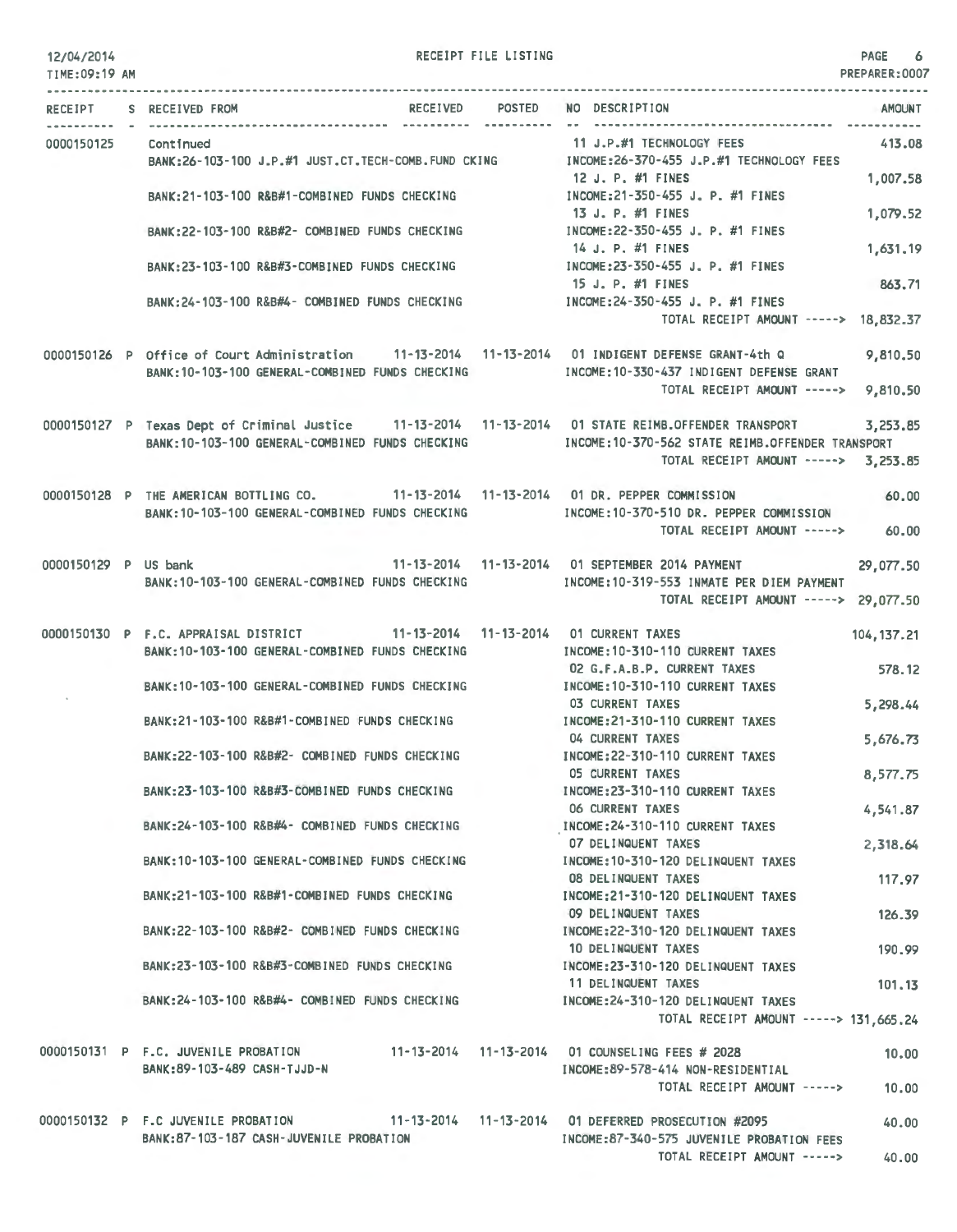| 12/04/2014<br>TIME: 09:19 AM | RECEIPT FILE LISTING                                                                        |                                                                                               | PAGE<br>$\overline{7}$<br>PREPARER:0007 |
|------------------------------|---------------------------------------------------------------------------------------------|-----------------------------------------------------------------------------------------------|-----------------------------------------|
|                              | RECEIVED POSTED                                                                             | NO DESCRIPTION                                                                                |                                         |
|                              | RECEIPT S RECEIVED FROM                                                                     |                                                                                               | <b>AMOUNT</b>                           |
|                              |                                                                                             |                                                                                               |                                         |
|                              | 0000150133 P F.C JUVENILE PROBATION 11-13-2014 11-13-2014 01 DEFERRED PROSECUTION #2098     |                                                                                               | 10.00                                   |
|                              | BANK:87-103-187 CASH-JUVENILE PROBATION                                                     | INCOME:87-340-575 JUVENILE PROBATION FEES                                                     |                                         |
|                              |                                                                                             | TOTAL RECEIPT AMOUNT ----->                                                                   | 10.00                                   |
|                              | 0000150134 P F.C JUVENILE PROBATION 11-13-2014 11-13-2014 01 DEFERRED PROSECUTION #2097     |                                                                                               | 30.00                                   |
|                              | BANK: 87-103-187 CASH-JUVENILE PROBATION                                                    | INCOME:87-340-575 JUVENILE PROBATION FEES                                                     |                                         |
|                              |                                                                                             | TOTAL RECEIPT AMOUNT ----->                                                                   | 30.00                                   |
|                              |                                                                                             |                                                                                               |                                         |
|                              | 0000150135 P F.C JUVENILE PROBATION 11-13-2014 11-13-2014 01 JUVENILE PROBATION FEES # 2017 |                                                                                               | 30.00                                   |
|                              | BANK:87-103-187 CASH-JUVENILE PROBATION                                                     | INCOME:87-340-575 JUVENILE PROBATION FEES<br>TOTAL RECEIPT AMOUNT ----->                      | 30,00                                   |
|                              |                                                                                             |                                                                                               |                                         |
|                              | 0000150136 P F.C JUVENILE PROBATION 11-13-2014 11-13-2014 01 DEFERRED PROSECUTION #2099     |                                                                                               | 10.00                                   |
|                              | BANK:87-103-187 CASH-JUVENILE PROBATION                                                     | INCOME:87-340-575 JUVENILE PROBATION FEES                                                     |                                         |
|                              |                                                                                             | TOTAL RECEIPT AMOUNT ----->                                                                   | 10,00                                   |
|                              | 0000150137 P F.C JUVENILE PROBATION 11-13-2014 11-13-2014 01 DEFERRED PROSECUTION #2087     |                                                                                               |                                         |
|                              | BANK: 87-103-187 CASH-JUVENILE PROBATION                                                    | INCOME:87-340-575 JUVENILE PROBATION FEES                                                     | 20,00                                   |
|                              |                                                                                             | TOTAL RECEIPT AMOUNT ----->                                                                   | 20,00                                   |
|                              |                                                                                             |                                                                                               |                                         |
|                              | 0000150138 P F.C. HEALTH DEPARTMENT                                                         | 11-14-2014  11-14-2014  01  FOOD SERV.PERMITS/CLASSES                                         | 3,030,00                                |
|                              | BANK: 10-103-100 GENERAL-COMBINED FUNDS CHECKING                                            | INCOME:10-320-545 FOOD SERV, PERMITS/CLASSES                                                  |                                         |
|                              | BANK:10-103-100 GENERAL-COMBINED FUNDS CHECKING                                             | 02 \$5 COUNTY FEE/FOOD HANDLERS CLASS<br>INCOME:10-320-546 \$5 COUNTY FEE/FOOD HANDLERS CLASS | 30.00                                   |
|                              |                                                                                             | TOTAL RECEIPT AMOUNT -----> 3,060.00                                                          |                                         |
|                              |                                                                                             |                                                                                               |                                         |
|                              | 0000150139 P J.P. # 2- OCTOBER 2014-REPORT 11-14-2014 11-14-2014 01 COURT COSTS/ARREST FEES |                                                                                               | 936.42                                  |
|                              | BANK: 10-103-100 GENERAL-COMBINED FUNDS CHECKING                                            | INCOME:10-318-130 COURT COSTS/ARREST FEES                                                     |                                         |
|                              | BANK: 10-103-100 GENERAL-COMBINED FUNDS CHECKING                                            | <b>02 SHERIFF FEES</b><br>INCOME: 10-340-560 SHERIFF FEES                                     | 0.41                                    |
|                              |                                                                                             | 03 J. P. #2 FINES                                                                             | 25.50                                   |
|                              | BANK: 10-103-100 GENERAL-COMBINED FUNDS CHECKING                                            | INCOME: 10-350-456 J. P. #2 FINES                                                             |                                         |
|                              |                                                                                             | 04 JUDICIAL SUPP.FEE(60 CENTS)                                                                | 6.66                                    |
|                              | BANK: 10-103-100 GENERAL-COMBINED FUNDS CHECKING                                            | INCOME: 10-370-166 JUDICIAL SUPP.FEE(60 CENTS)                                                |                                         |
|                              | BANK:10-103-100 GENERAL-COMBINED FUNDS CHECKING                                             | 05 JUROR REIMB.FEE<br>INCOME:10-370-167 JUROR REIMB.FEE                                       | 44.41                                   |
|                              |                                                                                             | 06 J. P. #2 FEES                                                                              | 259.80                                  |
|                              | BANK:10-103-100 GENERAL-COMBINED FUNDS CHECKING                                             | INCOME: 10-340-456 J. P. #2 FEES                                                              |                                         |
|                              |                                                                                             | 07 CONSTABLE FEES                                                                             | 145,00                                  |
|                              | BANK:10-103-100 GENERAL-COMBINED FUNDS CHECKING                                             | INCOME:10-340-550 CONSTABLE FEES                                                              |                                         |
|                              | BANK:11-103-100 C.H. SECURITY-COMBINED FUNDS CKING                                          | 08 JUSTICE OF PEACE FEES<br>INCOME:11-340-651 JUSTICE OF PEACE FEES                           | 33.29                                   |
|                              |                                                                                             | 09 JUSTICE CT.BLDG.SEC.FEE                                                                    | 12.10                                   |
|                              | BANK: 14-103-100 JUST.CT.BLDG.SEC.-COMB.FUNDS CKING                                         | INCOME: 14-370-168 JUSTICE CT.BLDG.SEC.FEE                                                    |                                         |
|                              |                                                                                             | 10 J.P.#2 TECHNOLOGY FEES                                                                     | 44.41                                   |
|                              | BANK:27-103-100 J.P.#2 JUST.CT.TECH-COMB.FUND CKING                                         | INCOME:27-370-456 J.P.#2 TECHNOLOGY FEES                                                      |                                         |
|                              |                                                                                             | 11 J. P. $#2$ FINES                                                                           | 92.03                                   |
|                              | BANK:21-103-100 R&B#1-COMBINED FUNDS CHECKING                                               | INCOME: 21-350-456 J. P. #2 FINES<br>12 J. P. #2 FINES                                        | 98.60                                   |
|                              | BANK:22-103-100 R&B#2- COMBINED FUNDS CHECKING                                              | INCOME: 22-350-456 J. P. #2 FINES                                                             |                                         |
|                              |                                                                                             | 13 J. P. $#2$ FINES                                                                           | 148.98                                  |
|                              | BANK:23-103-100 R&B#3-COMBINED FUNDS CHECKING                                               | INCOME:23-350-456 J. P. #2 FINES                                                              |                                         |
|                              | BANK: 24-103-100 R&B#4- COMBINED FUNDS CHECKING                                             | 14 J. P. $#2$ FINES<br>INCOME:24-350-456 J. P. #2 FINES                                       | 78.89                                   |
|                              |                                                                                             | TOTAL RECEIPT AMOUNT -----> 1,926.50                                                          |                                         |
|                              |                                                                                             |                                                                                               |                                         |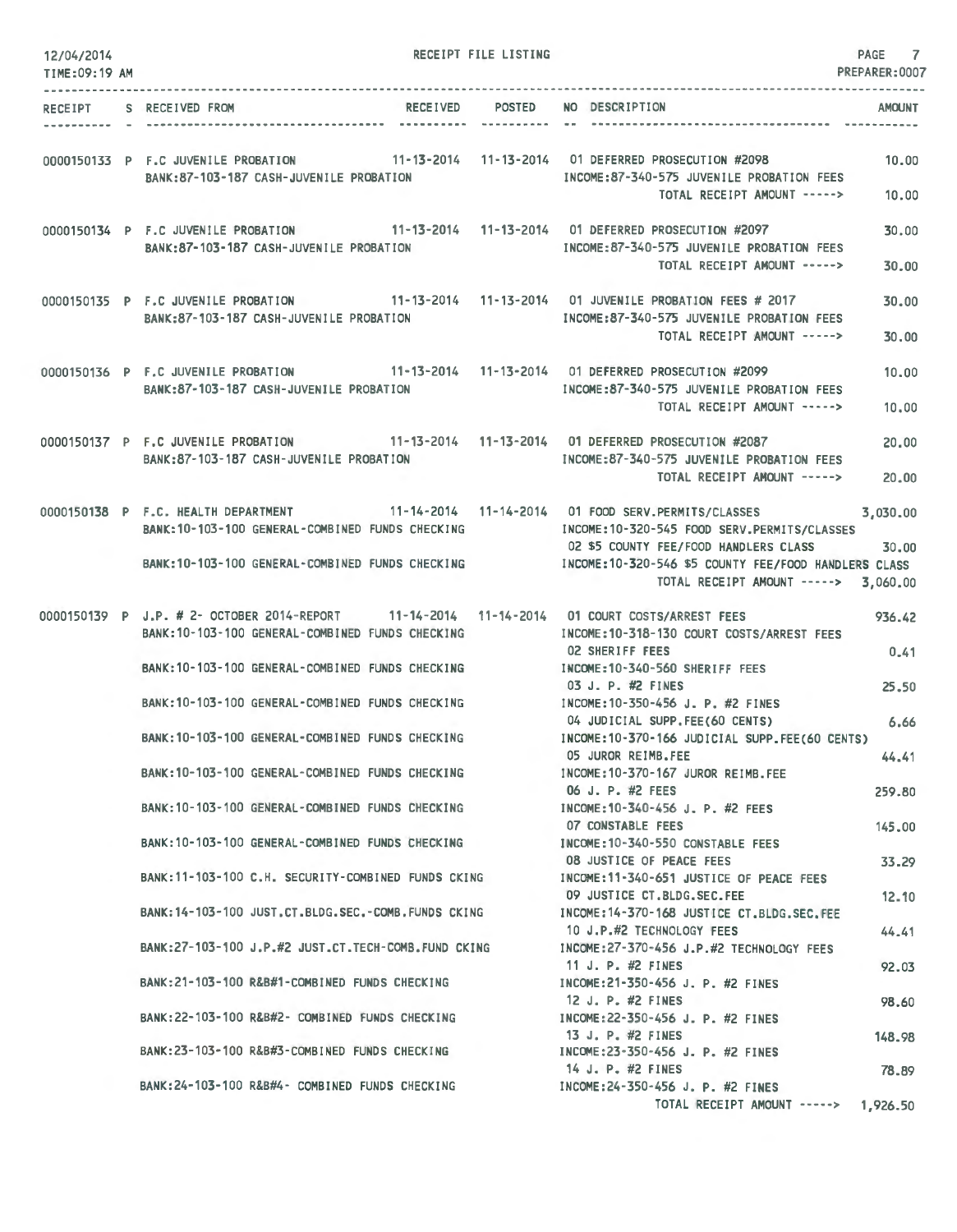| 12/04/2014<br>TIME:09:19 AM | RECEIPT FILE LISTING                                                                                                                          |            |                                                                                           | <b>PAGE</b><br>8<br>PREPARER: 0007 |
|-----------------------------|-----------------------------------------------------------------------------------------------------------------------------------------------|------------|-------------------------------------------------------------------------------------------|------------------------------------|
|                             | RECEIPT S RECEIVED FROM                                                                                                                       |            | RECEIVED POSTED NO DESCRIPTION                                                            | <b>AMOUNT</b>                      |
|                             |                                                                                                                                               | ---------- |                                                                                           |                                    |
|                             | 0000150140 P F.C. BOND SUPERVISOR 11-14-2014 11-14-2014 01 11-10-2014 THRU 11-14-2014 FEES<br>BANK:10-103-100 GENERAL-COMBINED FUNDS CHECKING |            | INCOME:10-340-573 BOND SUPERVISION FEES                                                   | 560,00                             |
|                             |                                                                                                                                               |            | TOTAL RECEIPT AMOUNT ----->                                                               | 560.00                             |
| 0000150141 P TEXPOOL        | BANK: 10-103-175 TEXPOOL                                                                                                                      |            | 11-14-2014  11-14-2014  01 INTEREST EARNINGS<br>INCOME: 10-360-100 INTEREST EARNINGS      | 11.79                              |
|                             | BANK: 21-103-175 TEXPOOL                                                                                                                      |            | <b>02 INTEREST EARNINGS</b><br>INCOME: 21-360-100 INTEREST EARNINGS                       | 0.31                               |
|                             | BANK: 22-103-175 TEXPOOL                                                                                                                      |            | 03 INTEREST EARNINGS<br>INCOME: 22-360-100 INTEREST EARNINGS                              | 4.56                               |
|                             | BANK: 23-103-175 TEXPOOL                                                                                                                      |            | 04 INTEREST EARNINGS<br>INCOME: 23-360-100 INTEREST EARNINGS                              | 5.13                               |
|                             | BANK: 24-103-175 TEXPOOL                                                                                                                      |            | 05 INTEREST EARNING<br>INCOME: 24-360-100 INTEREST EARNING                                | 2.91                               |
|                             | BANK: 38-103-175 IHC CO-OP GIN TEXPOOL                                                                                                        |            | <b>06 INTEREST EARNINGS</b><br>INCOME: 38-360-100 INTEREST EARNINGS                       | 0.31                               |
|                             |                                                                                                                                               |            | <b>07 INTEREST EARNINGS</b>                                                               | 2.99                               |
|                             | BANK: 70-103-175 TEXPOOL                                                                                                                      |            | INCOME: 70-360-100 INTEREST EARNINGS<br><b>08 INTEREST EARNINGS</b>                       | 0.93                               |
|                             | BANK: 92-103-175 TEXPOOL                                                                                                                      |            | INCOME: 92-360-100 INTEREST EARNINGS<br>TOTAL RECEIPT AMOUNT ----->                       | 28.93                              |
|                             | 11-14-2014  11-14-2014  01 CULVERT<br>0000150142 P BLAKE SHOOK                                                                                |            |                                                                                           | 384.15                             |
|                             | BANK:22-103-100 R&B#2- COMBINED FUNDS CHECKING                                                                                                |            | INCOME: 22-370-145 REIMBURSEMENT OF MATERIALS<br>TOTAL RECEIPT AMOUNT ----->              | 384.15                             |
|                             | 0000150143 P NICOLE GILLILAND 11-14-2014 11-14-2014 01 CULVERT<br>BANK:21-103-100 R&B#1-COMBINED FUNDS CHECKING                               |            | INCOME:21-370-145 REIMBURSEMENT OF MATERIALS                                              | 187.50                             |
|                             |                                                                                                                                               |            | TOTAL RECEIPT AMOUNT ----->                                                               | 187.50                             |
|                             | 0000150144 P SECRETARY OF STATE 11-14-2014 11-14-2014 01 CHAPTER 19 FUNDS-FLOWERS                                                             |            |                                                                                           | 423.40                             |
|                             | BANK:45-103-100 CHAPTER 19-COMBINED FUNDS CHECKING MODE:45-330-403 CHAPTER 19 FUNDS                                                           |            | TOTAL RECEIPT AMOUNT -----> 423.40                                                        |                                    |
|                             | 0000150145 P J.P.#1 -OCTOBER 2014 -REPORT 11-17-2014 11-17-2014 01 COURT COSTS/ARREST FEES<br>BANK:10-103-100 GENERAL-COMBINED FUNDS CHECKING |            | INCOME: 10-318-130 COURT COSTS/ARREST FEES                                                | 6,223.57                           |
|                             | BANK:10-103-100 GENERAL-COMBINED FUNDS CHECKING                                                                                               |            | <b>02 SHERIFF FEES</b><br>INCOME:10-340-560 SHERIFF FEES                                  | 176.23                             |
|                             | BANK: 10-103-100 GENERAL-COMBINED FUNDS CHECKING                                                                                              |            | 03 J. P. #1 FINES<br>INCOME:10-350-455 J. P. #1 FINES                                     | 1,528.15                           |
|                             | BANK:10-103-100 GENERAL-COMBINED FUNDS CHECKING                                                                                               |            | 04 ADM.OF COURT JUSTICE 10% SB 1417<br>INCOME:10-370-163 ADM.OF COURT JUSTICE 10% SB 1417 | 0.92                               |
|                             | BANK: 10-103-100 GENERAL-COMBINED FUNDS CHECKING                                                                                              |            | 05 TIME PAYMENT FEE 40% SB 1417<br>INCOME: 10-370-164 TIME PAYMENT FEE 40% SB 1417        | 3.68                               |
|                             | BANK: 10-103-100 GENERAL-COMBINED FUNDS CHECKING                                                                                              |            | 06 JUDICIAL SUPP.FEE(60 CENTS)<br>INCOME: 10-370-166 JUDICIAL SUPP FEE(60 CENTS)          | 42.30                              |
|                             |                                                                                                                                               |            | 07 JUROR REIMB.FEE                                                                        | 281.95                             |
|                             | BANK:10-103-100 GENERAL-COMBINED FUNDS CHECKING                                                                                               |            | INCOME:10-370-167 JUROR REIMB.FEE<br>08 J. P. #1 FEES                                     | 2,502.31                           |
|                             | BANK:10-103-100 GENERAL-COMBINED FUNDS CHECKING                                                                                               |            | INCOME: 10-340-455 J. P. #1 FEES<br>09 CONSTABLE FEES                                     | 542.00                             |
|                             | BANK:10-103-100 GENERAL-COMBINED FUNDS CHECKING                                                                                               |            | INCOME:10-340-550 CONSTABLE FEES<br>10 INTEREST EARNINGS                                  | 0.29                               |
|                             | BANK:10-103-100 GENERAL-COMBINED FUNDS CHECKING                                                                                               |            | INCOME: 10-360-100 INTEREST EARNINGS<br>11 JUSTICE OF PEACE FEES                          | 211,48                             |
|                             | BANK: 11-103-100 C.H. SECURITY-COMBINED FUNDS CKING                                                                                           |            | INCOME:11-340-651 JUSTICE OF PEACE FEES                                                   |                                    |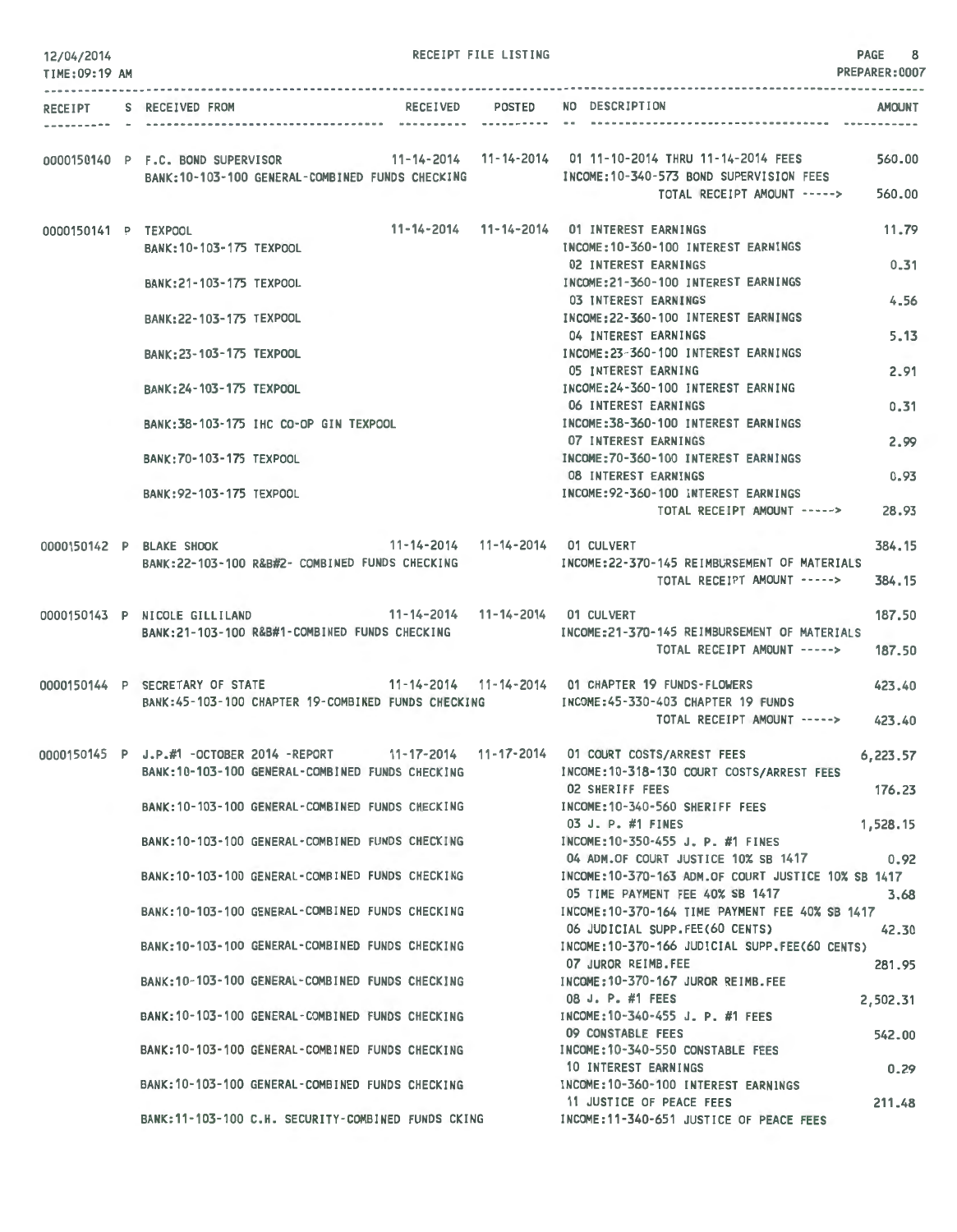#### 12/04/2014 TIME:09:19 AM

RECEIPT FILE LISTING

PAGE 9 PREPARER:0007

|            | RECEIPT S RECEIVED FROM                                                                                                                |  | RECEIVED POSTED NO DESCRIPTION                                                                  | <b>AMOUNT</b>    |
|------------|----------------------------------------------------------------------------------------------------------------------------------------|--|-------------------------------------------------------------------------------------------------|------------------|
| 0000150145 | Continued<br>BANK:14-103-100 JUST.CT.BLDG.SEC.-COMB.FUNDS CKING                                                                        |  | 12 JUSTICE CT.BLDG.SEC.FEE<br>INCOME:14-370-168 JUSTICE CT.BLDG.SEC.FEE                         | 70.49            |
|            | BANK: 26-103-100 J.P.#1 JUST.CT. TECH-COMB. FUND CKING                                                                                 |  | 13 J.P.#1 TECHNOLOGY FEES<br>INCOME:26-370-455 J.P.#1 TECHNOLOGY FEES                           | 281.92           |
|            | BANK:21-103-100 R&B#1-COMBINED FUNDS CHECKING                                                                                          |  | 14 J. P. #1 FINES<br>INCOME:21-350-455 J. P. #1 FINES                                           | 689.83           |
|            | BANK:22-103-100 R&B#2- COMBINED FUNDS CHECKING                                                                                         |  | 15 J. P. $#1$ FINES<br>INCOME:22-350-455 J. P. #1 FINES                                         | 739.08           |
|            | BANK:23-103-100 R&B#3-COMBINED FUNDS CHECKING                                                                                          |  | 16 J. P. $\#$ 1 FINES<br>INCOME:23-350-455 J. P. #1 FINES                                       | 1,116.78         |
|            | BANK: 24-103-100 R&B#4- COMBINED FUNDS CHECKING                                                                                        |  | 17 J. P. #1 FINES<br>INCOME: 24-350-455 J. P. #1 FINES<br>TOTAL RECEIPT AMOUNT -----> 15,002.31 | 591.33           |
|            |                                                                                                                                        |  |                                                                                                 |                  |
|            | 0000150146 P Texoma Area Paratransit System 11-18-2014 11-18-2014 01 OFFICE RENTAL<br>BANK:24-103-100 R&B#4- COMBINED FUNDS CHECKING   |  | INCOME: 24-370-147 OFFICE RENTAL<br>TOTAL RECEIPT AMOUNT ----->                                 | 150.00<br>150.00 |
|            | 0000150147 P F.C. APPRAISAL DISTRICT 11-19-2014 11-19-2014 01 CURRENT TAXES                                                            |  |                                                                                                 | 73,217.13        |
|            | BANK: 10-103-100 GENERAL-COMBINED FUNDS CHECKING                                                                                       |  | INCOME: 10-310-110 CURRENT TAXES<br>02 G.F.A.B.P. CURRENT TAXES                                 | 8.22             |
|            | BANK: 10-103-100 GENERAL-COMBINED FUNDS CHECKING                                                                                       |  | INCOME: 10-310-110 CURRENT TAXES<br>03 TAX CERTIFICATES                                         | 728.19           |
|            | BANK: 10-103-100 GENERAL-COMBINED FUNDS CHECKING                                                                                       |  | INCOME: 10-321-901 TAX CERTIFICATES<br>04 CURRENT TAXES                                         | 3,725.25         |
|            | BANK:21-103-100 R&B#1-COMBINED FUNDS CHECKING                                                                                          |  | INCOME: 21-310-110 CURRENT TAXES                                                                |                  |
|            | BANK:22-103-100 R&B#2- COMBINED FUNDS CHECKING                                                                                         |  | <b>05 CURRENT TAXES</b><br>INCOME: 22-310-110 CURRENT TAXES                                     | 3,991.21         |
|            | BANK: 23-103-100 R&B#3-COMBINED FUNDS CHECKING                                                                                         |  | <b>06 CURRENT TAXES</b><br>INCOME: 23-310-110 CURRENT TAXES                                     | 6,030.87         |
|            | BANK:24-103-100 R&B#4- COMBINED FUNDS CHECKING                                                                                         |  | 07 CURRENT TAXES<br>INCOME: 24-310-110 CURRENT TAXES                                            | 3, 193.31        |
|            | BANK: 10-103-100 GENERAL-COMBINED FUNDS CHECKING                                                                                       |  | 08 DELINQUENT TAXES<br>INCOME:10-310-120 DELINQUENT TAXES                                       | 7,441.61         |
|            | BANK: 21-103-100 R&B#1-COMBINED FUNDS CHECKING                                                                                         |  | 09 DELINQUENT TAXES<br>INCOME: 21-310-120 DELINQUENT TAXES                                      | 378.62           |
|            | BANK:22-103-100 R&B#2- COMBINED FUNDS CHECKING                                                                                         |  | 10 DELINQUENT TAXES<br>INCOME:22-310-120 DELINQUENT TAXES                                       | 405.66           |
|            | BANK:23-103-100 R&B#3-COMBINED FUNDS CHECKING                                                                                          |  | 11 DELINQUENT TAXES<br>INCOME: 23-310-120 DELINQUENT TAXES                                      | 612.96           |
|            | BANK:24-103-100 R&B#4- COMBINED FUNDS CHECKING                                                                                         |  | 12 DELINQUENT TAXES<br>INCOME: 24-310-120 DELINQUENT TAXES                                      | 324.56           |
|            |                                                                                                                                        |  | TOTAL RECEIPT AMOUNT -----> 100,057,59                                                          |                  |
|            | 0000150148 P BLACKLAND STAR MOTORS 11-19-2014 11-19-2014 01 OIL FOR CR 4225<br>BANK:22-103-100 R&B#2- COMBINED FUNDS CHECKING          |  | INCOME: 22-370-145 REIMBURSEMENT OF MATERIALS                                                   | 1,500.00         |
|            |                                                                                                                                        |  | TOTAL RECEIPT AMOUNT -----> 1,500.00                                                            |                  |
|            | 0000150149 P VERIZON WIRELESS 11-19-2014 11-19-2014 01 RENT- VERIZON TOWER-DEC.2014<br>BANK:10-103-100 GENERAL-COMBINED FUNDS CHECKING |  |                                                                                                 | 925.75           |
|            |                                                                                                                                        |  | INCOME:10-370-115 RENT- VERIZON TOWER<br>TOTAL RECEIPT AMOUNT ----->                            | 925,75           |
|            | 0000150150 P TEXAS Juvenile Justice Department 11-19-2014 11-19-2014 01 TJJD-C-14-074 GRANT<br>BANK: 89-103-991 CASH-TJJD-C            |  | INCOME:89-330-913 TJJD-C-14-074 GRANT                                                           | 1,308.00         |
|            | BANK: 89-103-489 CASH-TJJD-N                                                                                                           |  | 02 TJJD-N-14-074 GRANT<br>INCOME: 89-330-906 TJJD-N-14-074 GRANT                                | 1,692.00         |

 $\sim 10^{-11}$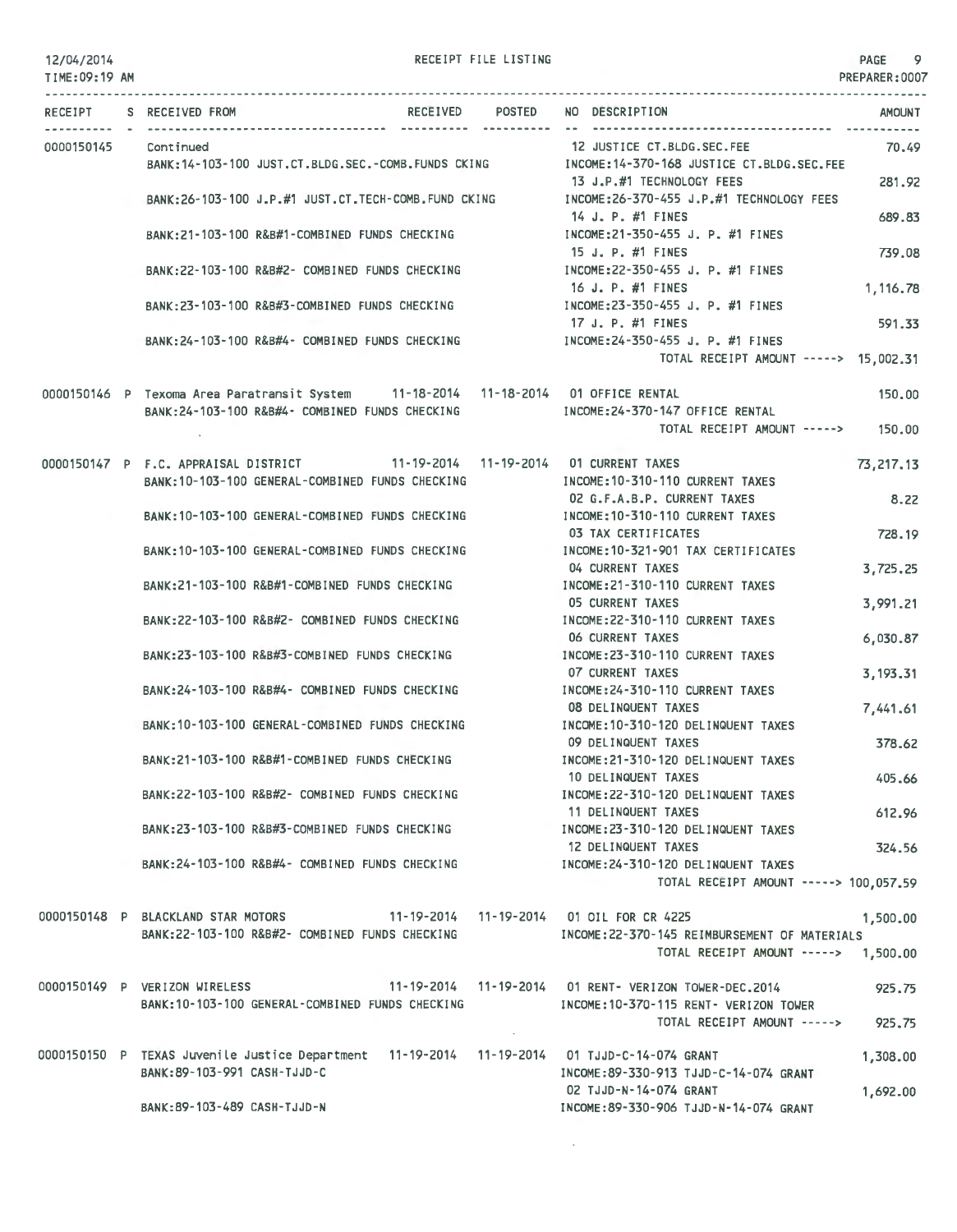| TIME:09:19 AM |                                                                                                                                                  |                                                                                                          | PREPARER: 0007       |
|---------------|--------------------------------------------------------------------------------------------------------------------------------------------------|----------------------------------------------------------------------------------------------------------|----------------------|
|               | RECEIPT S RECEIVED FROM                                                                                                                          | RECEIVED POSTED NO DESCRIPTION<br>--------------------------------------                                 | <b>AMOUNT</b>        |
|               | 0000150150 Continued<br>BANK:89-103-189 CASH-TJJD-A                                                                                              | 03 TJJD-A-14-074 GRANT<br>INCOME:89-330-901 TJJD-A-14-074 GRANT                                          | 7,722.00             |
|               | BANK: 89-103-189 CASH-TJJD-A                                                                                                                     | 04 TJJD-A-14-074 GRANT<br>INCOME:89-330-901 TJJD-A-14-074 GRANT                                          | 9.983.00             |
|               | BANK: 89-103-189 CASH-TJJD-A                                                                                                                     | 05 TJJD-A-14-074 GRANT<br>INCOME:89-330-901 TJJD-A-14-074 GRANT                                          | 670,00               |
|               |                                                                                                                                                  | TOTAL RECEIPT AMOUNT -----> 21,375.00                                                                    |                      |
|               | 0000150151 P F.C. TAX A/C - W/E 11-7-2014 11-20-2014 11-20-2014 01 COMMISSION ON CAR TITLES<br>BANK: 10-103-100 GENERAL-COMBINED FUNDS CHECKING  | INCOME: 10-321-250 COMMISSION ON CAR TITLES                                                              | 1,130.00             |
|               |                                                                                                                                                  | TOTAL RECEIPT AMOUNT -----> 1,130.00                                                                     |                      |
|               | 0000150152 P F.C. TAX A/C W/E - 11-7-2014 11-20-2014 11-20-2014 01 COMMISSIONS ON CAR REGIST<br>BANK: 10-103-100 GENERAL-COMBINED FUNDS CHECKING | INCOME: 10-321-200 COMMISSIONS ON CAR REGIST                                                             | 1,633.50             |
|               | BANK:21-103-100 R&B#1-COMBINED FUNDS CHECKING                                                                                                    | 02 COUNTY'S ADDITIONAL \$10<br>INCOME:21-321-300 COUNTY'S ADDITIONAL \$10                                | 1,424.95             |
|               | BANK:22-103-100 R&B#2- COMBINED FUNDS CHECKING                                                                                                   | 03 COUNTY'S ADDITIONAL \$10<br>INCOME: 22-321-300 COUNTY'S ADDITIONAL \$10                               | 1,526.69             |
|               | BANK:23-103-100 R&B#3-COMBINED FUNDS CHECKING                                                                                                    | 04 COUNTY'S ADDITIONAL \$10<br>INCOME: 23-321-300 COUNTY'S ADDITIONAL \$10                               | 2,306.88             |
|               | BANK:24-103-100 R&B#4- COMBINED FUNDS CHECKING                                                                                                   | 05 COUNTY'S ADDITIONAL \$10<br>INCOME:24-321-300 COUNTY'S ADDITIONAL \$10<br>TOTAL RECEIPT AMOUNT -----> | 1,221.48             |
|               | 0000150153 P F.C. TAX A/C W/E 11-14-2014 11-20-2014 11-20-2014 01 COMMISSIONS ON CAR REGIST                                                      |                                                                                                          | 8,113.50<br>1,019.25 |
|               | BANK: 10-103-100 GENERAL-COMBINED FUNDS CHECKING                                                                                                 | INCOME:10-321-200 COMMISSIONS ON CAR REGIST<br>02 COUNTY'S ADDITIONAL \$10                               | 796.04               |
|               | BANK:21-103-100 R&B#1-COMBINED FUNDS CHECKING                                                                                                    | INCOME:21-321-300 COUNTY'S ADDITIONAL \$10<br>03 COUNTY'S ADDITIONAL \$10                                | 852.87               |
|               | BANK:22-103-100 R&B#2- COMBINED FUNDS CHECKING                                                                                                   | INCOME:22-321-300 COUNTY'S ADDITIONAL \$10<br>04 COUNTY'S ADDITIONAL \$10                                | 1,288.72             |
|               | BANK:23-103-100 R&B#3-COMBINED FUNDS CHECKING                                                                                                    | INCOME:23-321-300 COUNTY'S ADDITIONAL \$10<br>05 COUNTY'S ADDITIONAL \$10                                | 682.37               |
|               | BANK:24-103-100 R&B#4- COMBINED FUNDS CHECKING                                                                                                   | INCOME: 24-321-300 COUNTY'S ADDITIONAL \$10<br>TOTAL RECEIPT AMOUNT -----> 4,639.25                      |                      |
|               | 0000150154 P CITY OF HONEY GROVE<br>BANK:10-103-100 GENERAL-COMBINED FUNDS CHECKING                                                              | INCOME:10-310-120 DELINQUENT TAXES                                                                       | 68.09                |
|               | BANK:21-103-100 R&B#1-COMBINED FUNDS CHECKING                                                                                                    | <b>02 DELINQUENT TAXES</b><br>INCOME:21-310-120 DELINQUENT TAXES                                         | 3.47                 |
|               | BANK:22-103-100 R&B#2- COMBINED FUNDS CHECKING                                                                                                   | 03 DELINQUENT TAXES<br>INCOME:22-310-120 DELINQUENT TAXES                                                | 3.71                 |
|               | BANK:23-103-100 R&B#3-COMBINED FUNDS CHECKING                                                                                                    | 04 DELINQUENT TAXES<br>INCOME:23-310-120 DELINQUENT TAXES                                                | 5.61                 |
|               | BANK: 24-103-100 R&B#4- COMBINED FUNDS CHECKING                                                                                                  | <b>05 DELINQUENT TAXES</b><br>INCOME: 24-310-120 DELINQUENT TAXES                                        | 2.97                 |
|               |                                                                                                                                                  | TOTAL RECEIPT AMOUNT ----->                                                                              | 83.85                |
|               | 0000150155 P COMPTROLLER- JUDICIARY 11-21-2014 11-21-2014 01 STATE JUROR REIMB.FEE<br>BANK:10-103-100 GENERAL-COMBINED FUNDS CHECKING            | INCOME:10-370-139 STATE JUROR REIMB.FEE                                                                  | 7,106.00             |
|               |                                                                                                                                                  | TOTAL RECEIPT AMOUNT ----->                                                                              | 7,106.00             |
|               | 0000150156 P F.C. BOND SUPERVISOR 11-21-2014 11-21-2014 01 11-17-2014 THRU 11-21-2014 FEES<br>BANK: 10-103-100 GENERAL-COMBINED FUNDS CHECKING   | INCOME:10-340-573 BOND SUPERVISION FEES                                                                  | 730,00               |
|               |                                                                                                                                                  | TOTAL RECEIPT AMOUNT ----->                                                                              | 730,00               |
|               | 11-24-2014 11-24-2014 01 CULVERT<br>0000150157 P RUSS LAMBERT, JR.<br>BANK:22-103-100 R&B#2- COMBINED FUNDS CHECKING                             | INCOME: 22-370-145 REIMBURSEMENT OF MATERIALS                                                            | 284.63               |

TOTAL RECEIPT AMOUNT ·····> 284.63

PAGE 10

RECEIPT FILE LISTING

12/04/2014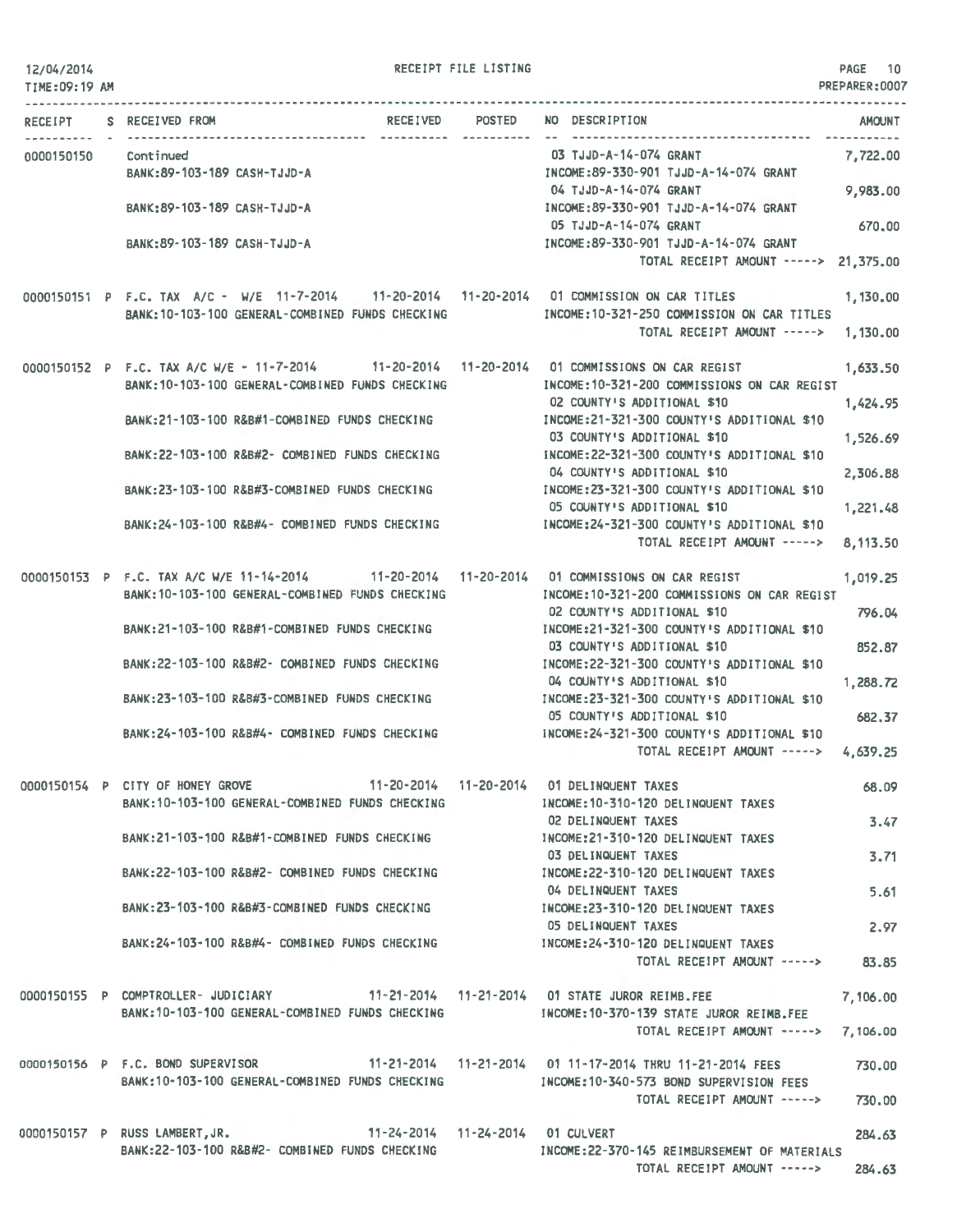| 12/04/2014     |  | RECEIPT FILE LISTING                    |                                                  |                 |  |                                                                                                                                                        | PAGE 11        |
|----------------|--|-----------------------------------------|--------------------------------------------------|-----------------|--|--------------------------------------------------------------------------------------------------------------------------------------------------------|----------------|
| TIME: 09:19 AM |  |                                         |                                                  |                 |  |                                                                                                                                                        | PREPARER: 0007 |
|                |  | RECEIPT S RECEIVED FROM                 |                                                  | RECEIVED POSTED |  | NO DESCRIPTION                                                                                                                                         | AMOUNT         |
|                |  |                                         |                                                  |                 |  | ------------------------                                                                                                                               |                |
|                |  |                                         |                                                  |                 |  | 0000150158 P F.C. APPRAISAL DISTRICT 11-25-2014 11-25-2014 01 CURRENT TAXES                                                                            | 92,103.05      |
|                |  |                                         | BANK: 10-103-100 GENERAL-COMBINED FUNDS CHECKING |                 |  | INCOME:10-310-110 CURRENT TAXES                                                                                                                        |                |
|                |  |                                         |                                                  |                 |  | 02 G.F.A.B.P. CURRENT TAXES                                                                                                                            | 23.12          |
|                |  |                                         | BANK:10-103-100 GENERAL-COMBINED FUNDS CHECKING  |                 |  | INCOME: 10-310-110 CURRENT TAXES                                                                                                                       |                |
|                |  |                                         |                                                  |                 |  | 03 CURRENT TAXES                                                                                                                                       | 4,686.15       |
|                |  |                                         | BANK:21-103-100 R&B#1-COMBINED FUNDS CHECKING    |                 |  | INCOME:21-310-110 CURRENT TAXES<br>04 CURRENT TAXES                                                                                                    | 5,020.73       |
|                |  |                                         | BANK:22-103-100 R&B#2- COMBINED FUNDS CHECKING   |                 |  | INCOME: 22-310-110 CURRENT TAXES                                                                                                                       |                |
|                |  |                                         |                                                  |                 |  | <b>05 CURRENT TAXES</b>                                                                                                                                | 7,586.49       |
|                |  |                                         | BANK:23-103-100 R&B#3-COMBINED FUNDS CHECKING    |                 |  | INCOME:23-310-110 CURRENT TAXES                                                                                                                        |                |
|                |  |                                         |                                                  |                 |  | 06 CURRENT TAXES                                                                                                                                       | 4,017.01       |
|                |  |                                         | BANK: 24-103-100 R&B#4- COMBINED FUNDS CHECKING  |                 |  | INCOME: 24-310-110 CURRENT TAXES                                                                                                                       |                |
|                |  |                                         |                                                  |                 |  | 07 DELINQUENT TAXES                                                                                                                                    | 2,672.47       |
|                |  |                                         | BANK: 10-103-100 GENERAL-COMBINED FUNDS CHECKING |                 |  | INCOME: 10-310-120 DELINQUENT TAXES                                                                                                                    |                |
|                |  |                                         |                                                  |                 |  | 08 DELINQUENT TAXES                                                                                                                                    | 135.98         |
|                |  |                                         | BANK: 21-103-100 R&B#1-COMBINED FUNDS CHECKING   |                 |  | INCOME: 21-310-120 DELINQUENT TAXES                                                                                                                    |                |
|                |  |                                         |                                                  |                 |  | 09 DELINQUENT TAXES                                                                                                                                    | 145.68         |
|                |  |                                         | BANK:22-103-100 R&B#2- COMBINED FUNDS CHECKING   |                 |  | INCOME: 22-310-120 DELINQUENT TAXES<br>10 DELINQUENT TAXES                                                                                             |                |
|                |  |                                         | BANK: 23-103-100 R&B#3-COMBINED FUNDS CHECKING   |                 |  | INCOME: 23-310-120 DELINQUENT TAXES                                                                                                                    | 220.13         |
|                |  |                                         |                                                  |                 |  | 11 DELINQUENT TAXES                                                                                                                                    | 116.56         |
|                |  |                                         | BANK:24-103-100 R&B#4- COMBINED FUNDS CHECKING   |                 |  | INCOME: 24-310-120 DELINQUENT TAXES                                                                                                                    |                |
|                |  |                                         |                                                  |                 |  | TOTAL RECEIPT AMOUNT -----> 116,727.37                                                                                                                 |                |
|                |  |                                         |                                                  |                 |  |                                                                                                                                                        |                |
|                |  |                                         | 0000150159 P F.C JUVENILE PROBATION              |                 |  | 11-25-2014  11-25-2014  01 #2098 Deferred Prosecution Fees                                                                                             | 10.00          |
|                |  | BANK:87-103-187 CASH-JUVENILE PROBATION |                                                  |                 |  | INCOME:87-340-575 JUVENILE PROBATION FEES                                                                                                              |                |
|                |  |                                         |                                                  |                 |  | 02 #2099 Deferred Prosecution Fees                                                                                                                     | 10,00          |
|                |  |                                         | BANK:87-103-187 CASH-JUVENILE PROBATION          |                 |  | INCOME:87-340-575 JUVENILE PROBATION FEES                                                                                                              |                |
|                |  |                                         | BANK: 87-103-187 CASH-JUVENILE PROBATION         |                 |  | 03 # 2103 Deferred Prosecution Fees<br>INCOME:87-340-575 JUVENILE PROBATION FEES                                                                       | 15.00          |
|                |  |                                         |                                                  |                 |  | 04 #2067 Child Support Payment                                                                                                                         | 750.00         |
|                |  | BANK:87-103-187 CASH-JUVENILE PROBATION |                                                  |                 |  | INCOME:87-340-576 JUVENILE PROBATION RESTITUTION                                                                                                       |                |
|                |  |                                         |                                                  |                 |  | TOTAL RECEIPT AMOUNT ----->                                                                                                                            | 785.00         |
|                |  |                                         |                                                  |                 |  |                                                                                                                                                        |                |
|                |  | 0000150160 P DOC'S BAIL BONDS           |                                                  |                 |  | 11-25-2014    11-25-2014    01 SURETY BAIL BOND FEE                                                                                                    | 165.00         |
|                |  |                                         | BANK: 13-103-113 SURETY BAIL BOND FEE            |                 |  | INCOME:13-345-113 SURETY BAIL BOND FEE                                                                                                                 |                |
|                |  |                                         |                                                  |                 |  | TOTAL RECEIPT AMOUNT ----->                                                                                                                            | 165.00         |
|                |  |                                         |                                                  |                 |  | 0000150161 P FANNIN COUNTY BAIL BONDS 11-25-2014 11-25-2014 01 SURETY BAIL BOND FEE                                                                    | 180,00         |
|                |  |                                         | BANK: 13-103-113 SURETY BAIL BOND FEE            |                 |  | INCOME: 13-345-113 SURETY BAIL BOND FEE                                                                                                                |                |
|                |  |                                         |                                                  |                 |  | TOTAL RECEIPT AMOUNT ----->                                                                                                                            | 180,00         |
|                |  |                                         |                                                  |                 |  |                                                                                                                                                        |                |
|                |  |                                         |                                                  |                 |  | 0000150162 P CARPENTER'S BAIL BONDS 11-25-2014 11-25-2014 01 SURETY BAIL BOND FEE                                                                      | 165.00         |
|                |  |                                         | BANK: 13-103-113 SURETY BAIL BOND FEE            |                 |  | INCOME:13-345-113 SURETY BAIL BOND FEE                                                                                                                 |                |
|                |  |                                         |                                                  |                 |  | TOTAL RECEIPT AMOUNT -----> 165.00                                                                                                                     |                |
|                |  |                                         |                                                  |                 |  |                                                                                                                                                        |                |
|                |  |                                         | BANK:10-103-100 GENERAL-COMBINED FUNDS CHECKING  |                 |  | 0000150163 P COMPTROLLER-JUDICIARY 11-26-2014 11-26-2014 01 CO, JUDGE COURT FEES SALARY REIMB.<br>INCOME:10-370-144 CO. JUDGE COURT FEES SALARY REIMB. | 2,554.51       |
|                |  |                                         |                                                  |                 |  | TOTAL RECEIPT AMOUNT -----> 2,554.51                                                                                                                   |                |
|                |  |                                         |                                                  |                 |  |                                                                                                                                                        |                |
|                |  | 0000150164 P F.C. BOND SUPERVISOR       |                                                  |                 |  | 11-26-2014  11-26-2014  01 11-24-2014  THRU 11-26-2014  FEES  410.00                                                                                   |                |
|                |  |                                         |                                                  |                 |  | BANK:10-103-100 GENERAL-COMBINED FUNDS CHECKING MANUSIC RESIDENCIAL STATE SOND SUPERVISION FEES                                                        |                |
|                |  |                                         |                                                  |                 |  | TOTAL RECEIPT AMOUNT -----> 410.00                                                                                                                     |                |

REPORT TOTAL

 $\mathcal{A}^{\text{max}}$ 

707,193.43